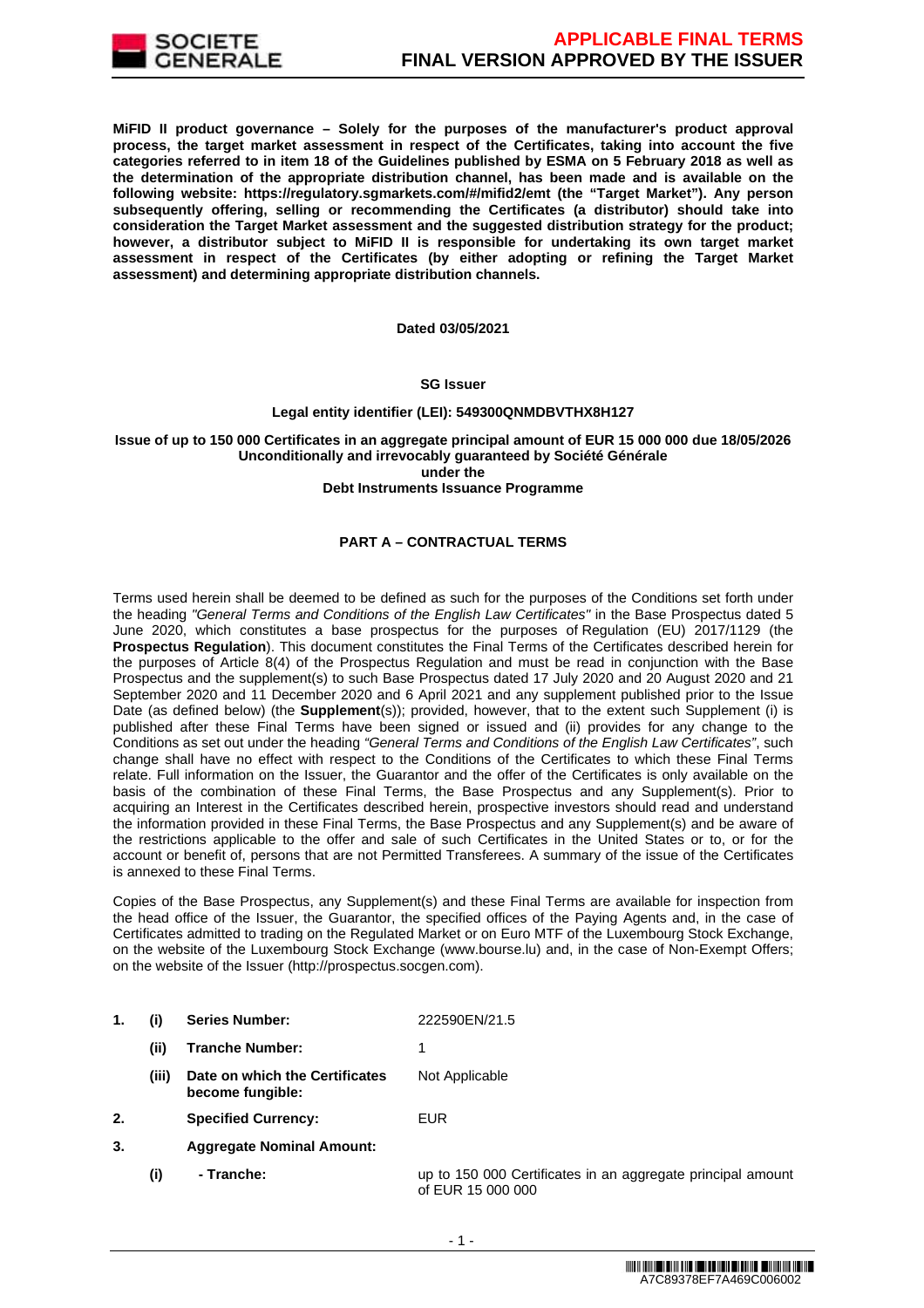

|     | (ii)  | - Series:                                                                               | up to 150 000 Certificates in an aggregate principal amount<br>of EUR 15 000 000                                                                          |
|-----|-------|-----------------------------------------------------------------------------------------|-----------------------------------------------------------------------------------------------------------------------------------------------------------|
| 4.  |       | <b>Issue Price:</b>                                                                     | EUR 100 per Certificate of EUR 100 Specified Denomination                                                                                                 |
| 5.  |       | <b>Specified Denomination(s):</b>                                                       | <b>EUR 100</b>                                                                                                                                            |
| 6.  | (i)   | <b>Issue Date:</b><br>(DD/MM/YYYY)                                                      | 19/05/2021                                                                                                                                                |
|     | (ii)  | <b>Interest Commencement Date:</b>                                                      | Not Applicable                                                                                                                                            |
| 7.  |       | <b>Final Exercise Date:</b><br>(DD/MM/YYYY)                                             | 18/05/2026                                                                                                                                                |
| 8.  |       | <b>Governing law:</b>                                                                   | English law                                                                                                                                               |
| 9.  | (i)   | <b>Status of the Certificates:</b>                                                      | Unsecured                                                                                                                                                 |
|     | (ii)  | Date of corporate authorisation<br>obtained for the issuance of<br><b>Certificates:</b> | Not Applicable                                                                                                                                            |
|     | (iii) | <b>Type of Structured Certificates:</b>                                                 | <b>Index Linked Certificates</b>                                                                                                                          |
|     |       |                                                                                         | The provisions of the following Additional Terms and<br>Conditions apply:<br>Conditions<br>for Index<br>Additional Terms<br>and<br>Linked<br>Certificates |
|     | (iv)  | <b>Reference of the Product</b>                                                         | 3.3.4 with Option 4 applicable as described in the Additional<br>Terms and Conditions relating to Formulae                                                |
| 10. |       | <b>Interest Basis:</b>                                                                  | See section "PROVISIONS RELATING TO INTEREST (IF<br>ANY) PAYABLE" below.                                                                                  |
| 11. |       | <b>Redemption/Payment Basis:</b>                                                        | See section "PROVISIONS RELATING TO REDEMPTION"<br>below.                                                                                                 |
| 12. |       | Issuer's/Certificateholders'<br>redemption option:                                      | See section "PROVISIONS RELATING TO REDEMPTION"<br>below.                                                                                                 |

# **PROVISIONS RELATING TO INTEREST (IF ANY) PAYABLE**

| 13. | <b>Fixed Rate Certificate</b><br><b>Provisions:</b>          | Not Applicable |
|-----|--------------------------------------------------------------|----------------|
| 14. | <b>Floating Rate Certificate</b><br><b>Provisions:</b>       | Not Applicable |
| 15. | <b>Structured Interest Certificate</b><br><b>Provisions:</b> | Not Applicable |
| 16. | <b>Zero Coupon Certificate</b><br><b>Provisions:</b>         | Not Applicable |

# **PROVISIONS RELATING TO REDEMPTION**

**17. Redemption at the option of the Issuer:** Not Applicable **18. Redemption at the option of the Certificateholders:** Not Applicable **19. Automatic Early Redemption:** Applicable as per Condition 5.10 of the General Terms and Conditions **(i) Automatic Early Redemption Amount(s):** Unless previously redeemed, if an Automatic Early Redemption Event has occurred, then the Issuer shall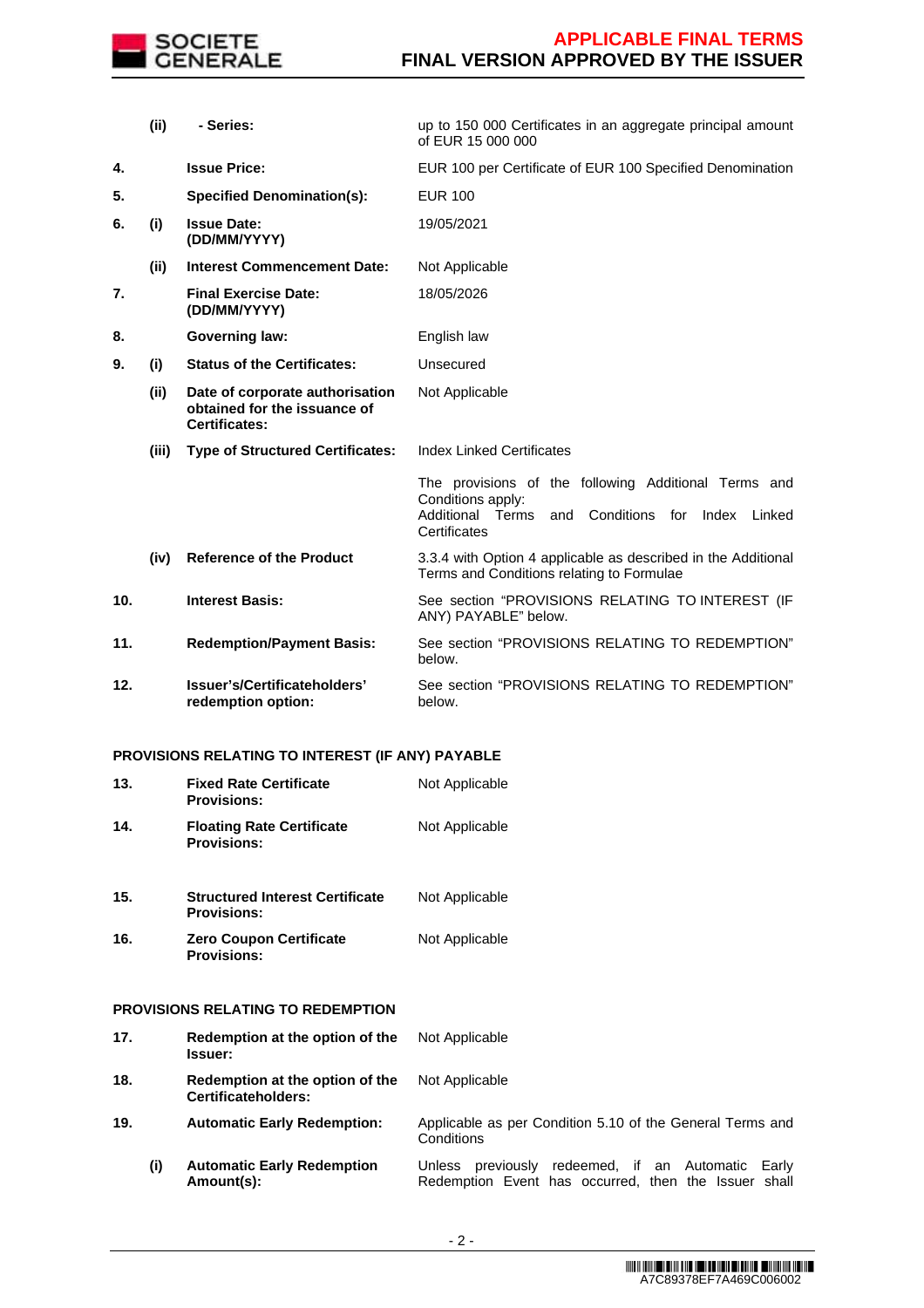

redeem early the Certificates on Automatic Early Redemption Date(i) (i from 1 to 4) in accordance with the following provisions in respect of each Certificate:

Automatic Early Redemption Amount(i) = Specified Denomination x (100% + i x 8.00%)

 Definitions relating to the Automatic Early Redemption Amount are set out in paragraph 27(ii) "Definitions relating to the Product".

- **(ii) Automatic Early Redemption Date(s): (DD/MM/YYYY)** Automatic Early Redemption Date(i) (i from 1 to 4): 25/05/2022; 25/05/2023; 27/05/2024; 26/05/2025
- **(iii) Automatic Early Redemption Event:** is deemed to have occurred, as determined by the Calculation Agent, if on a Valuation Date(i) (i from 1 to 4), Performance(i) is higher than or equal to 0%

**20. Final Exercise Amount:** Unless previously redeemed, the Issuer shall redeem the Certificates on the Final Exercise Date, in accordance with the following provisions in respect of each Certificate:

### **Scenario 1:**

If on Valuation Date(5), Performance(5) is higher than or equal to 0%, then:

Final Exercise Amount = Specified Denomination x [100% + 5 x 8.00%]

### **Scenario 2:**

If on Valuation Date(5), Performance(5) is lower than 0% and Performance(5) is higher than or equal to -30%, then:

Final Exercise Amount = Specified Denomination x [100%]

#### **Scenario 3:**

If on Valuation Date(5), Performance(5) is lower than -30%, then:

Final Exercise Amount = Specified Denomination x ( 100% + Performance(5))

 Definitions relating to the Final Exercise Amount are set out in paragraph 27(ii) "Definitions relating to the Product".

**21. Physical Delivery Certificates Provisions:** Not Applicable **22. Credit Linked Certificates Provisions:** Not Applicable **23. Bond Linked Certificates Provisions:** Not Applicable **24. Trigger redemption at the option of the Issuer:** Not Applicable **25. Early Redemption for tax reasons, special tax reasons, regulatory reasons, Force Majeure Event, Event of Default, or at the option of the Calculation Agent pursuant to the Additional Terms and Conditions:** Early Redemption Amount: Market Value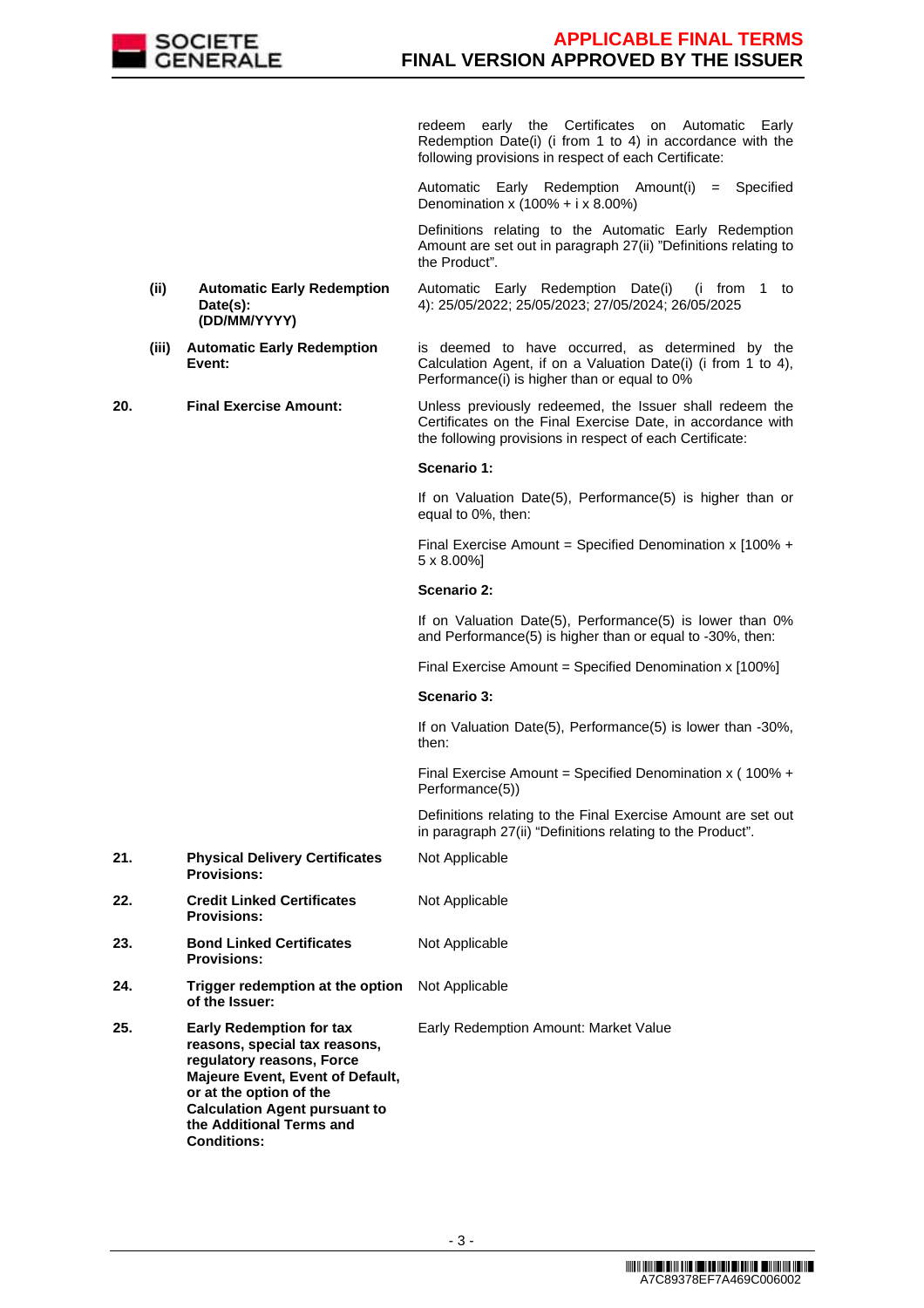

### **PROVISIONS APPLICABLE TO THE UNDERLYING(S) IF ANY**

**26. (i) Underlying(s):** The following Index as defined below:

| <b>Index Name</b>                                 | <b>Bloomberg</b><br>Ticker | Index<br><b>Sponsor</b> | <b>Exchange</b>                                                                                                                      | Website       |
|---------------------------------------------------|----------------------------|-------------------------|--------------------------------------------------------------------------------------------------------------------------------------|---------------|
| <b>STOXX Europe</b><br>600 Automobiles &<br>Parts | <b>SXAP</b>                | <b>STOXX</b><br>Limited | Each exchange on which securities<br>comprised in the Index are traded.<br>from time to time, as determined by<br>the Index Sponsor. | www.stoxx.com |

- (ii) **Information relating to the past** The information relating to the past and future performances **and future performances of the** of the Underlying(s) and volatility are available on the source **Underlying(s) and volatility:** specified in the table above.
- **(iii) Provisions relating, amongst others, to the Market Disruption Event(s) and/or Extraordinary Event(s) and/or any additional disruption event(s) as described in the relevant Additional Terms and Conditions:**
- **(iv) Other information relating to the Underlying(s):**

The provisions of the following Additional Terms and Conditions apply:

Additional Terms and Conditions for Index Linked **Certificates** 

Information or summaries of information included herein with respect to the Underlying(s), has been extracted from general databases released publicly or by any other available information.

Each of the Issuer and the Guarantor confirms that such information has been accurately reproduced and that, so far as it is aware and is able to ascertain from information published, no facts have been omitted which would render the reproduced information inaccurate or misleading.

#### **DEFINITIONS APPLICABLE TO INTEREST (IF ANY), REDEMPTION AND THE UNDERLYING(S) IF ANY**

| 27. | (i)  | Definitions relating to date(s):                  | Applicable                                           |                                                             |             |             |  |
|-----|------|---------------------------------------------------|------------------------------------------------------|-------------------------------------------------------------|-------------|-------------|--|
|     |      | <b>Valuation Date(0):</b><br>(DD/MM/YYYY)         | 18/05/2021                                           |                                                             |             |             |  |
|     |      | Valuation Date(i) (i from 1 to 5)<br>(DD/MM/YYYY) | 18/05/2022:<br>11/05/2026                            | 18/05/2023:                                                 | 20/05/2024: | 19/05/2025: |  |
|     | (ii) | Definitions relating to the<br>Product:           | Additional Terms and Conditions relating to Formulae | Applicable, subject to the provisions of Condition 4 of the |             |             |  |
|     |      | Performance(i)<br>(i from 1 to 5)                 | means $(S(i) / S(0)) - 100\%$                        |                                                             |             |             |  |
|     |      |                                                   |                                                      |                                                             |             |             |  |

 **S(i) (i from 0 to 5)**  means in respect of any Valuation Date(i) the Closing Price of the Underlying

### **PROVISIONS RELATING TO SECURED CERTIFICATES**

**28. Secured Certificates Provisions:** Not Applicable

#### **GENERAL PROVISIONS APPLICABLE TO THE CERTIFICATES**

**29. Provisions applicable to payment date(s):**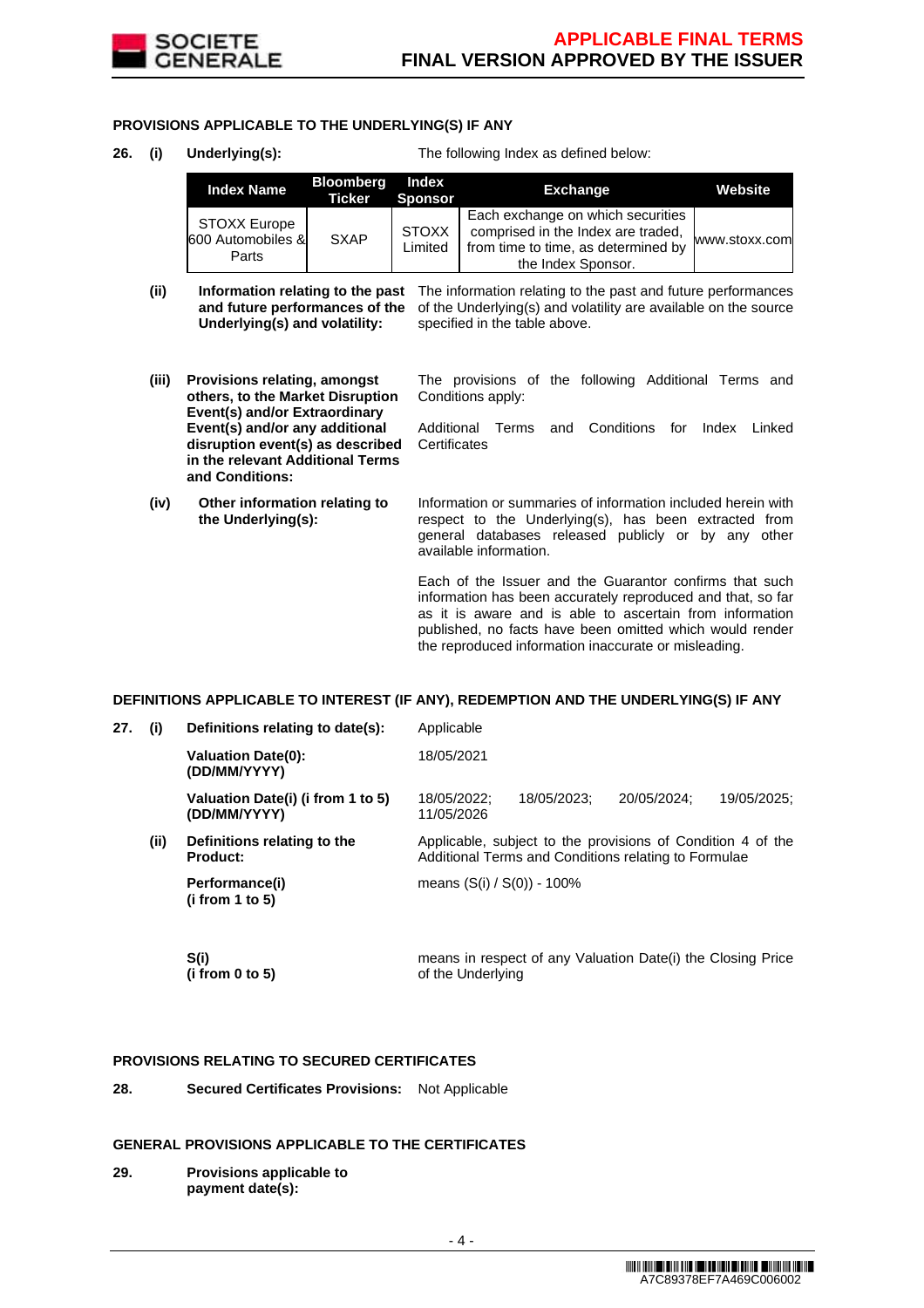

|     |      | - Payment Business Day:                                                                                       | <b>Following Payment Business Day</b>                                                                                         |
|-----|------|---------------------------------------------------------------------------------------------------------------|-------------------------------------------------------------------------------------------------------------------------------|
|     |      | - Financial Centre(s):                                                                                        | Not Applicable                                                                                                                |
| 30. |      | Form of the Certificates:                                                                                     |                                                                                                                               |
|     | (i)  | Form:                                                                                                         | Non-US Registered Global Note registered in the name of a<br>nominee for a common depositary for Euroclear and<br>Clearstream |
|     | (ii) | New Global Note (NGN - bearer No<br>notes) / New Safekeeping<br><b>Structure (NSS - registered</b><br>notes): |                                                                                                                               |
| 31. |      | <b>Redenomination:</b>                                                                                        | Not Applicable                                                                                                                |
| 32. |      | <b>Consolidation:</b>                                                                                         | Applicable as per Condition 14.2 of the General Terms and<br>Conditions                                                       |
| 33. |      | <b>Partly Paid Certificates</b><br><b>Provisions:</b>                                                         | Not Applicable                                                                                                                |
| 34. |      | <b>Instalment Certificates</b><br><b>Provisions:</b>                                                          | Not Applicable                                                                                                                |
| 35. |      | Masse:                                                                                                        | Not Applicable                                                                                                                |
| 36. |      | <b>Dual Currency Certificate</b><br><b>Provisions:</b>                                                        | Not Applicable                                                                                                                |
| 37. |      | <b>Additional Amount Provisions</b><br>for Italian Certificates:                                              | Not Applicable                                                                                                                |
| 38. |      | Interest Amount and/or the<br><b>Redemption Amount switch at</b><br>the option of the Issuer:                 | Not Applicable                                                                                                                |
| 39. |      | <b>Portfolio Linked Certificates</b><br><b>Provisions:</b>                                                    | Not Applicable                                                                                                                |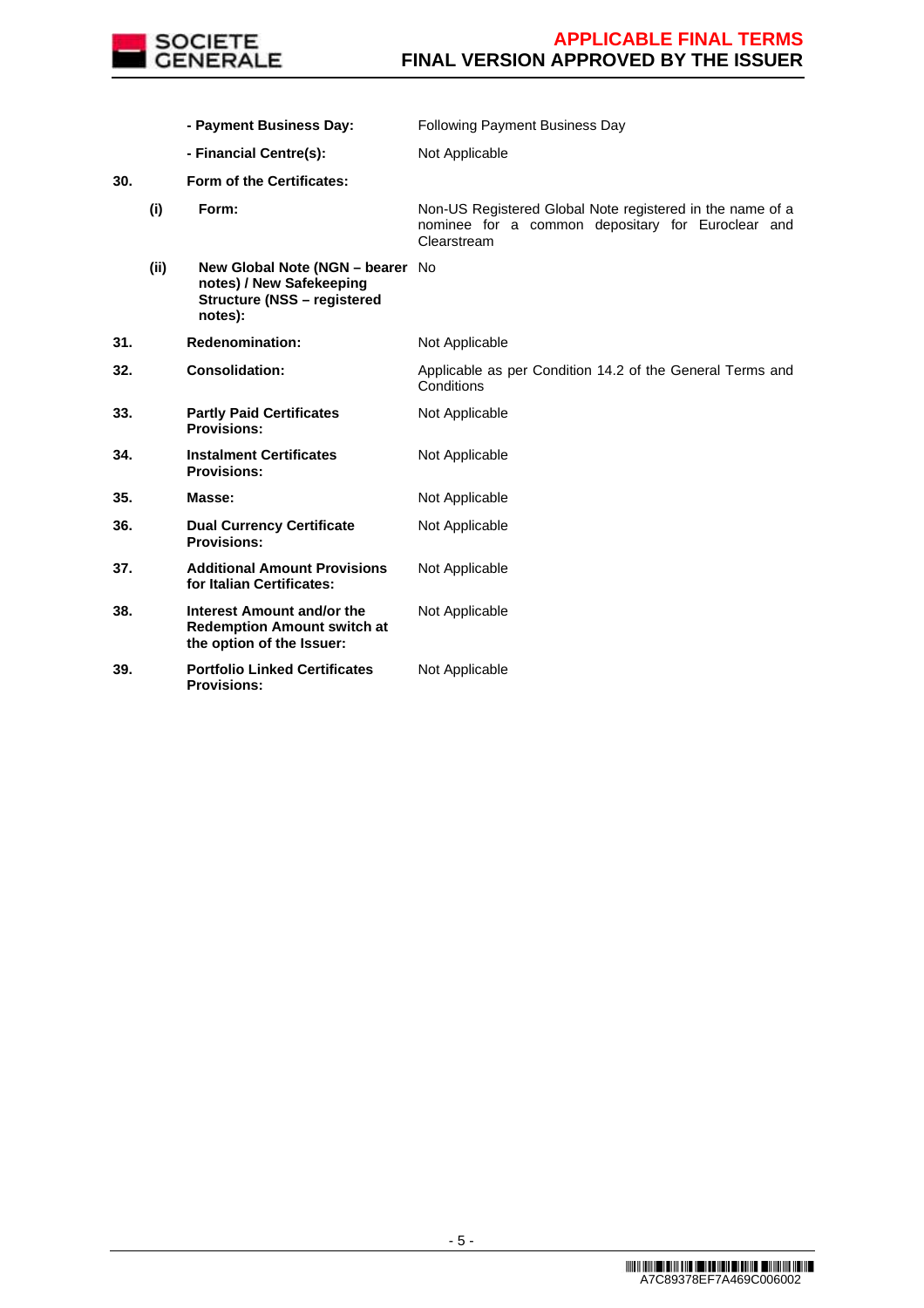

### **PART B – OTHER INFORMATION**

### **1. LISTING AND ADMISSION TO TRADING**

- **(i) Listing:** None
- **(ii) Admission to trading:** Application shall be made for the Certificates to be admitted to trading on the Multilateral Trading Facility ("MTF") named EuroTLX organized and managed by Borsa Italiana S.p.A. with effect from or as soon as practicable after the Issue Date. Société Générale, directly or through a third party appointed by it, will act as specialist for the Certificates, in accordance with the rules and regulations of EuroTLX.

 **There can be no assurance that the listing and trading of the Certificates will be approved with effect on the Issue Date or at all, provided that if Borsa Italiana S.p.A. does not release its decision of admission to trading within the day immediately preceding the Issue Date, Section 10 – paragraph "Conditions to which the offer is subject" of these Final Terms shall apply.**

**(iii) Estimate of total expenses related to admission to trading:** Not Applicable **(iv) Information required for Certificates to be listed on**  Not Applicable

**SIX Swiss Exchange:**

### **2. RATINGS**

The Certificates to be issued have not been rated.

#### **3. INTERESTS OF NATURAL AND LEGAL PERSONS INVOLVED IN THE ISSUE/OFFER**

 Save for fees, if any, payable to the Dealer, and so far as the Issuer is aware, no person involved in the issue of the Certificates has an interest material to the offer.

The Dealer and its affiliates have engaged, and may in the future engage, in investment banking and/or commercial banking transactions with, and may perform other services for, the Issuer and its affiliates in the ordinary course of business.

 Société Générale will ensure the roles of provider of hedging instruments to the Issuer of the Certificates and Calculation Agent of the Certificates.

 The possibility of conflicts of interest between the different roles of Société Générale on one hand, and between those of Société Générale in these roles and those of the Certificateholders on the other hand cannot be excluded.

 Furthermore, given the banking activities of Société Générale, conflicts may arise between the interests of Société Générale acting in these capacities (including business relationship with the issuers of the financial instruments being underlyings of the Certificates or possession of non public information in relation with them) and those of the Certificateholders. Finally, the activities of Société Générale on the underlying financial instrument(s), on its proprietary account or on behalf of its customers, or the establishment of hedging transactions, may also have an impact on the price of these instruments and their liquidity, and thus may be in conflict with the interests of the Certificateholders.

# **4. REASONS FOR THE OFFER AND USE OF PROCEEDS**

**(i) Reasons for the offer and use of proceeds:**

The net proceeds from each issue of Certificates will be applied for the general financing purposes of the Société Générale Group, which include making a profit.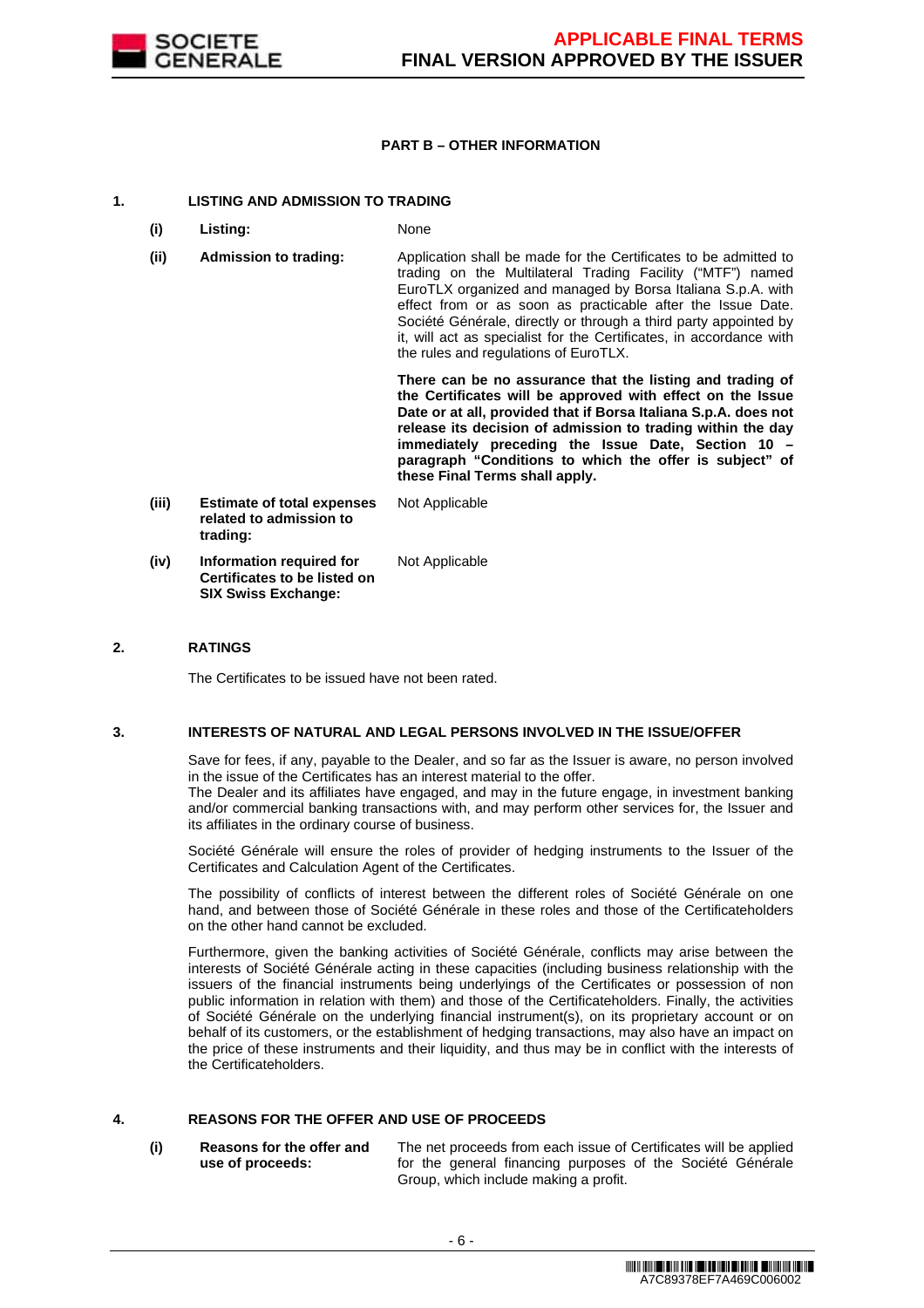

- **(ii) Estimated net proceeds:** Not Applicable
- **(iii) Estimated total expenses:** Not Applicable
- **5. INDICATION OF YIELD** (Fixed Rate Certificates only) Not Applicable
- **6. HISTORIC INTEREST RATES** (Floating Rate Certificates only)

Not Applicable

# **7. PERFORMANCE AND EFFECT ON VALUE OF INVESTMENT**

#### **(i) PERFORMANCE OF FORMULA, EXPLANATION OF EFFECT ON VALUE OF INVESTMENT**  (Structured Certificates only)

 The value of the Certificates, the payment of an automatic early redemption amount on a relevant automatic early redemption date, and the payment of a redemption amount to a Certificateholder on the Final Exercise Date will depend on the performance of the underlying asset(s), on the relevant valuation date(s).

 The value of the Certificates is linked to the positive or negative performance of the underlying instrument. The amount(s) to be paid is/are determined on the basis of the condition which is satisfied (or not) if the performance of the underlying instrument is higher than or equal to a predefined barrier performance.

 During the lifetime of the Certificates, the market value of these Certificates may be lower than the invested capital. Furthermore, an insolvency of the Issuer and/or the Guarantor may cause a total loss of the invested capital.

**The attention of the investors is drawn to the fact that they could sustain an entire or a partial loss of their investment.**

### **(ii) PERFORMANCE OF RATE(S) OF EXCHANGE AND EXPLANATION OF EFFECT ON VALUE OF INVESTMENT** (Dual Currency Certificates only)

Not Applicable

### **8. OPERATIONAL INFORMATION**

**(i) Security identification** 

**code(s): - ISIN code:** XS2278237040

|       | - Common code:                | 227823704                                                                                             |
|-------|-------------------------------|-------------------------------------------------------------------------------------------------------|
| (ii)  | <b>Clearing System(s):</b>    | Euroclear Bank S.A/N.V. (Euroclear) / Clearstream Banking<br>société anonyme (Clearstream)            |
| (iii) | Delivery of the Certificates: | Delivery against payment                                                                              |
| (iv)  | <b>Calculation Agent:</b>     | Société Générale<br>Tour Société Générale<br>17 Cours Valmy<br>92987 Paris La Défense Cedex<br>France |
| (v)   | Paying Agent(s):              | Société Générale Luxembourg SA<br>11, avenue Emile Reuter<br>2420 Luxembourg<br>Luxembourg            |
|       |                               |                                                                                                       |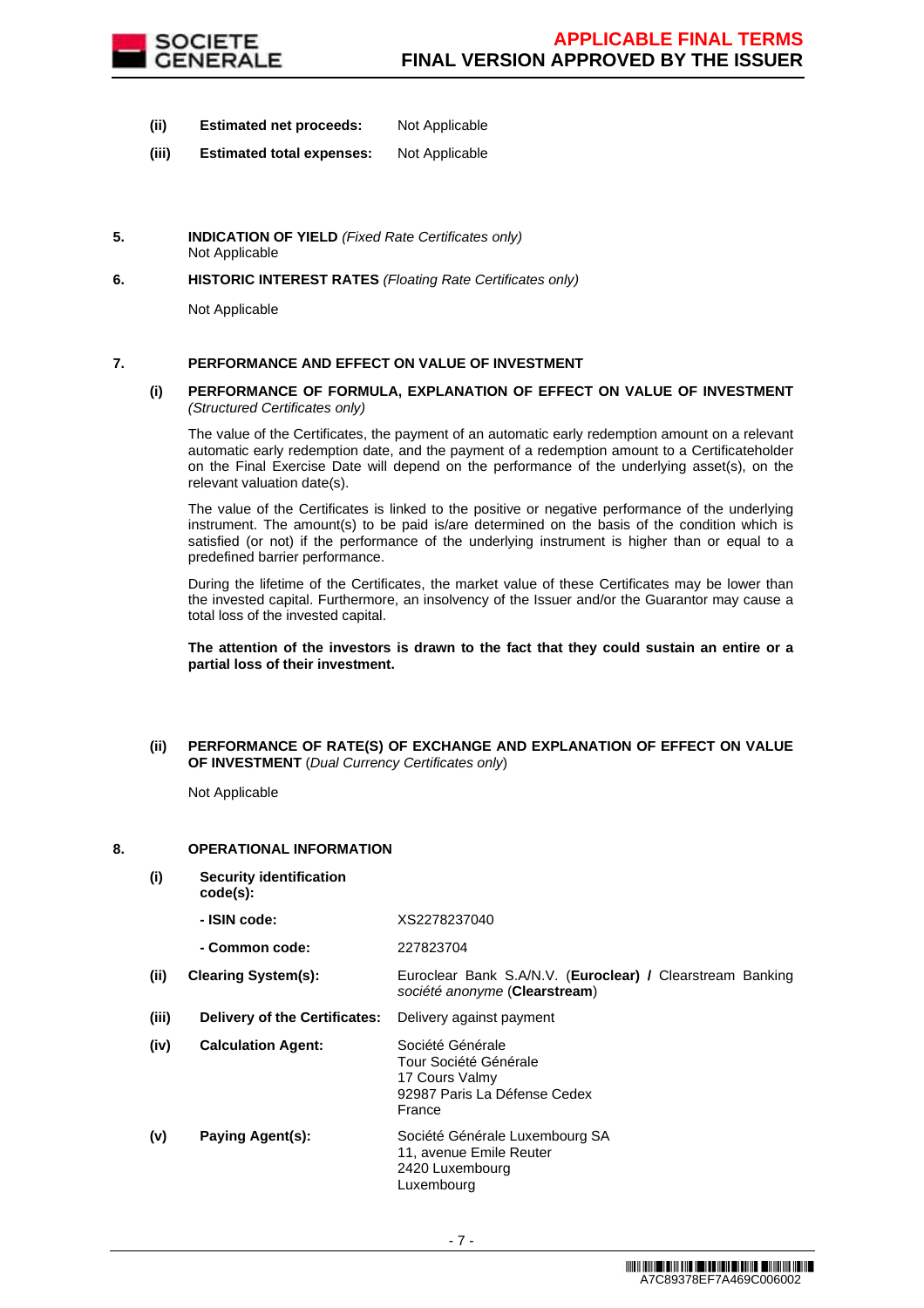

- **(vi) Eurosystem eligibility of the Certificates:** No. Whilst the designation is specified as "no" at the date of these Final Terms, should the Eurosystem eligibility criteria be amended in the future such that the Certificates are capable of meeting them the Certificates may then be deposited with one of the ICSDs as common safekeeper (and registered in the name of a nominee of one of the ICSDs acting as common safekeeper). Note that this does not necessarily mean that the Certificates will then be recognised as eligible collateral for Eurosystem monetary policy and intraday credit operations by the Eurosystem at any time during their life. Such recognition will depend upon the ECB being satisfied that Eurosystem eligibility criteria have been met.
- **(vii) Address and contact details of Société Générale for all administrative communications relating to the Certificates:** Société Générale Tour Société Générale 17 Cours Valmy 92987 Paris La Défense Cedex France Name: Sales Support Services - Derivatives Tel: +33 1 57 29 12 12 (Hotline) Email: clientsupport-deai@sgcib.com

### **9. DISTRIBUTION**

|     | (i)   | <b>Method of distribution:</b>                                                                             | Non-syndicated                                                                                                                                                                                                                                                                                                                                                                                                                                                                              |
|-----|-------|------------------------------------------------------------------------------------------------------------|---------------------------------------------------------------------------------------------------------------------------------------------------------------------------------------------------------------------------------------------------------------------------------------------------------------------------------------------------------------------------------------------------------------------------------------------------------------------------------------------|
|     |       | - Dealer(s):                                                                                               | Société Générale<br>Tour Société Générale<br>17 Cours Valmy<br>92987 Paris La Défense Cedex<br>France                                                                                                                                                                                                                                                                                                                                                                                       |
|     | (ii)  | <b>Total commission and</b><br>concession:                                                                 | There is no commission and/or concession paid by the Issuer to<br>the Dealer or the Managers.                                                                                                                                                                                                                                                                                                                                                                                               |
|     |       |                                                                                                            | Société Générale shall pay to Deutsche Bank SpA (the<br>Distributor) an upront placement fee of up to 4.00% of the<br>nominal amount of Certificates effectively placed by such<br>Distributor as of the Issue Date.                                                                                                                                                                                                                                                                        |
|     | (iii) | <b>TEFRA rules:</b>                                                                                        | Not Applicable                                                                                                                                                                                                                                                                                                                                                                                                                                                                              |
|     | (iv)  | Non-exempt Offer Consent of<br>the Issuer to use the Base<br><b>Prospectus during the Offer</b><br>Period: | A Non-exempt offer of the Certificates may be made by the<br>Dealer and any Initial Authorised Offeror below mentioned,<br>any Additional Authorised Offeror, the name and address of<br>whom will be published on the website of the Issuer<br>(http://prospectus.socgen.com)<br>in<br>the<br>Non-exempt<br>Offer jurisdiction(s) (Non-exempt Offer Jurisdiction(s)) during<br>the offer period (Offer Period) as specified in the paragraph<br>"Terms and Conditions of the Offer" below. |
|     |       | - Individual Consent /<br>Name(s) and address(es) of<br>any Initial Authorised Offeror:                    | Applicable / Deutsche Bank SpA, Piazza del Calendario, 3,<br>20126 Milano                                                                                                                                                                                                                                                                                                                                                                                                                   |
|     |       | - General Consent/ Other<br>conditions to consent:                                                         | Not Applicable                                                                                                                                                                                                                                                                                                                                                                                                                                                                              |
|     | (v)   | U.S. federal income tax<br>considerations:                                                                 | The Certificates are not Specified Certificates for purposes of<br>the Section 871(m) Regulations.                                                                                                                                                                                                                                                                                                                                                                                          |
|     | (vi)  | <b>Prohibition of Sales to EEA</b><br>and UK Retail Investors:                                             | Not Applicable                                                                                                                                                                                                                                                                                                                                                                                                                                                                              |
| 10. |       | <b>TERMS AND CONDITIONS OF THE OFFER</b>                                                                   |                                                                                                                                                                                                                                                                                                                                                                                                                                                                                             |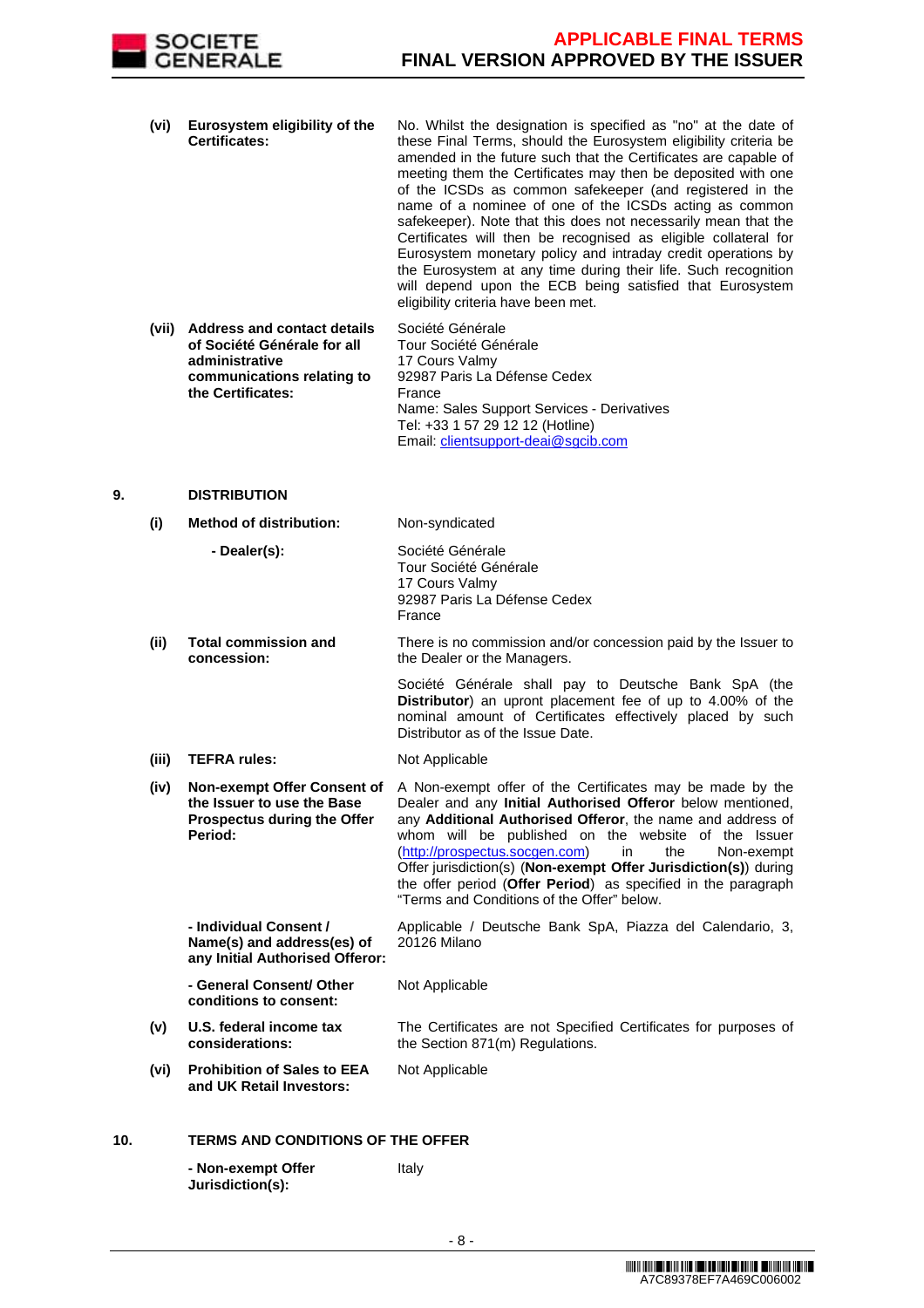

 **- Offer Period:** From and including May 05, 2021 at 9.00 a.m. Central European Time (CET) to and including May 14, 2021 at 4.00 p.m. CET, subject to any early closing of the Offer Period as described below.

The Certificates will be distributed:

(a) within the premises of the Distributors (at their offices and branches);

(b) through door-to-door selling (fuori sede) pursuant to Articles 30 and 31 of the Italian Legislative Decree No. 58 of 24<sup>th</sup> February 1998, as amended from time to time (the **"Italian Financial Services Act"**) from and including May 05, 2021 at 9.00 a.m. Central European Time (CET) to and including May 11, 2021 at 4.00 p.m. CET; and

subject to any early closing of the Offer Period as described below.

The Distributor intending to distribute Certificates through doorto-door selling (fuori sede) pursuant to article 30 of the Italian Financial Services Act will collect the acceptance forms - other than directly at their branches and offices - through financial advisors for door-to-door selling (consulenti finanziari abilitati all'offerta fuori sede) pursuant to Article 31 of the Italian Financial Services Act.

Pursuant to Article 30, paragraph 6, of the Italian Financial Services Act, the validity and enforceability of contracts entered into through door-to-door selling (fuori sede) is suspended for a period of 7 (seven) days from the date of subscription of the acceptance form by the relevant investor.

Within such period investors may notify the relevant Distributor of their withdrawal without payment of any charge or commission.

 **- Offer Price:** The Certificates will be offered at the Issue Price of which up to a maximum of 4.00 % is represented by distribution fee payable upfront by the Guarantor to the Distributor

 **- Conditions to which the offer is subject:** Offers of the Certificates are conditional on their issue and, on any additional conditions set out in the standard terms of business of the financial intermediaries, notified to investors by such relevant financial intermediaries.

> The Issuer reserves the right to close the Offer Period prior to<br>
> its stated expiry for any reason. its stated expiry for any reason. The Issuer reserves the right to withdraw the offer and cancel the issuance of the Certificates for any reason at any time on or prior to the Issue Date. For the avoidance of doubt, if any application has been made by a potential investor and the Issuer exercises such right, no potential investor shall be entitled to subscribe or otherwise acquire the Certificates. In each case, a notice to the investors on the early termination or the withdrawal, as applicable, will be published on the website of the Issuer (http://prospectus.socgen.com).

> The validity of the offer is subject to the condition that the decision of admission to trading on EuroTLX is released by Borsa Italiana S.p.A. by not later than on the day immediately preceding the Issue Date; otherwise, the offer will be deemed withdrawn and the issuance cancelled. The Issuer undertakes to file the relevant application with Borsa Italiana S.p.A. in due time to allow Borsa Italiana S.p.A. to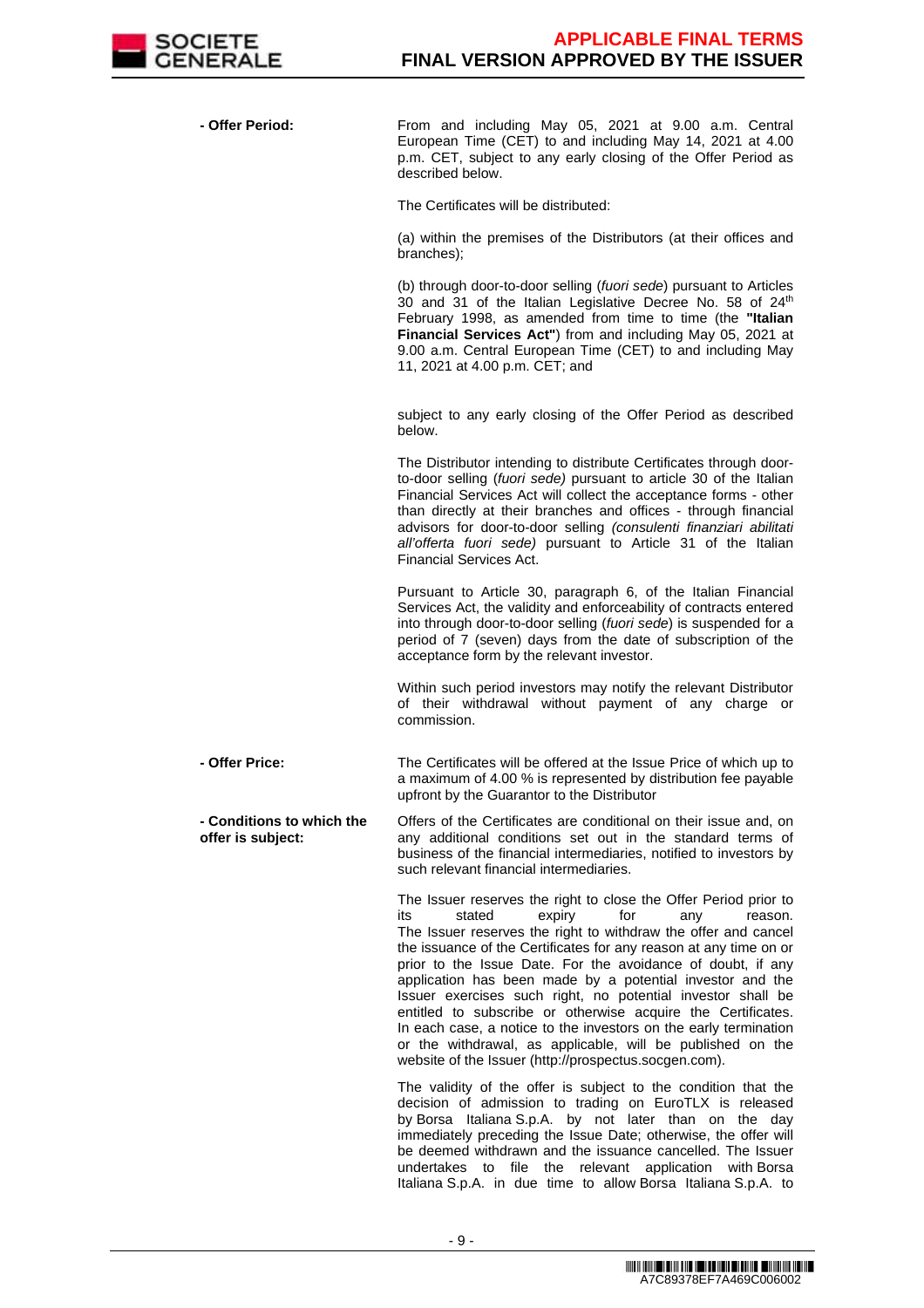

release a decision, according to its rules, within the day immediately preceding the Issue Date. **- Description of the application process:** The distribution activity will be carried out in accordance with the financial intermediary's usual procedures. Prospective investors will not be required to enter into any contractual arrangements directly with the Issuer in relation to the subscription of the Certificates. **- Description of possibility to reduce subscriptions and manner for refunding excess amount paid by applicants:** Not Applicable **- Details of the minimum and/or maximum amount of application:** Minimum amount of application : EUR 100 (i.e. 1 Certificate) **- Details of the method and time limits for paying up and delivering the Certificates:** The Certificates will be issued on the Issue Date against payment to the Issuer of the net subscription moneys. However, the settlement and delivery of the Certificates will be executed through the Dealer mentioned above. Investors will be notified by the relevant financial intermediary of their allocations of Certificates and the settlement arrangements in respect thereof. The settlement and the delivery of the securities will be executed through the Dealer mentioned above only for technical reasons. However, the Issuer will be the only offeror and as such will assume all the responsibilities in connection with the information contained in the Final Terms together with the Base Prospectus. **- Manner and date in which results of the offer are to be made public:** Publication on the website of the Issuer (http://prospectus.socgen.com) and in a daily newspaper of general circulation in the relevant place(s) of listing and/or public offer at the end of the subscription period if required by local regulation. **- Procedure for exercise of any right of pre-emption, negotiability of subscription rights and treatment of subscription rights not exercised:** Not Applicable **- Whether tranche(s) has/have been reserved for certain countries:** Not Applicable **- Process for notification to**  Not Applicable **applicants of the amount allotted and the indication whether dealing may begin before notification is made: - Amount of any expenses and taxes specifically charged to the subscriber or purchaser:** Taxes charged in connection with the subscription, transfer, purchase or holding of the Certificates must be paid by the Certificateholders and neither the Issuer nor the Guarantor shall have any obligation in relation thereto; in that respect, Certificateholders shall consult professional tax advisers to determine the tax regime applicable to their own situation. The entry costs, included in the Issue Price and determined as of 29/04/2021 (the **launch date of the issuance**), charged to the investor by the Issuer or the Offeror are equal to 4.0529% (4.00% placement fee, 0.0529% other costs). The entry costs and potential recurrent costs and potential anticipated exit penalties may have an impact on the return the investor may

obtain from his investment.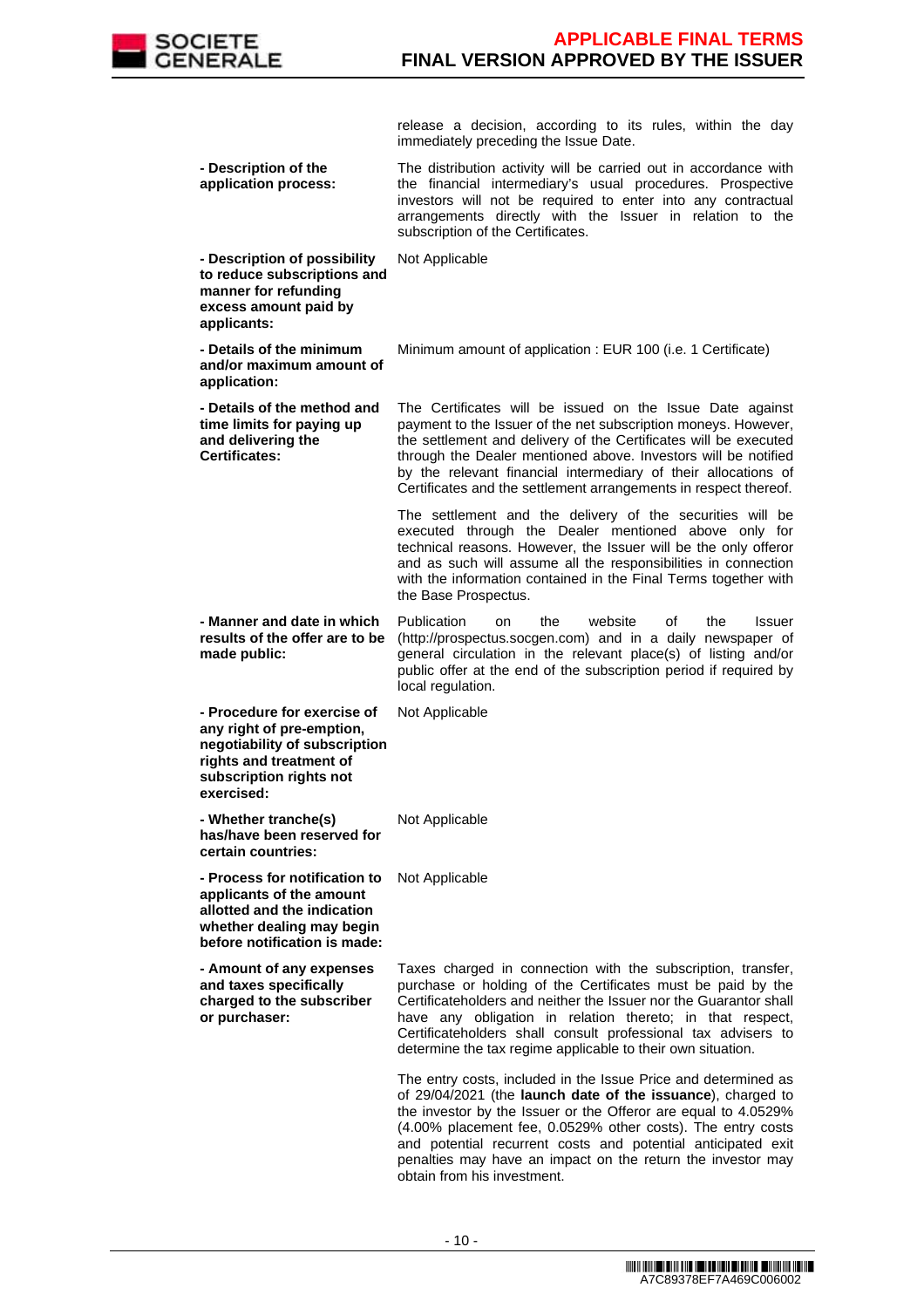

#### **11. ADDITIONAL INFORMATION**

| - Minimum investment in the<br><b>Certificates:</b> | EUR 100 (i.e. 1 Certificate) |
|-----------------------------------------------------|------------------------------|
| - Minimum Trading Lot:                              | EUR 100 (i.e. 1 Certificate) |

**- Underlying Disclaimer:**

 **- Location where the Prospectus, any Supplements thereto and the Final Terms can be collected or inspected free of charge in Italy:** Société Générale, Via Olona n.2, 20123 Milano Italy

### **12. PUBLIC OFFERS IN SWITZERLAND**

Not Applicable

#### **13. BENCHMARK REGULATION**

**Benchmark:** Applicable

Amounts payable under the Certificates will be calculated by reference to the relevant Benchmark which is provided by the relevant Administrator, as specified in the table below.

As at the date of these Final Terms, the relevant Administrator appears/ does not appear, as the case may be, on the register of administrators and benchmarks established and maintained by the European Securities and Markets Authority pursuant to Article 36 of the Benchmark Regulation (Regulation (EU) 2016/1011) (the **Benchmark Regulation**), as specified in the table below.

If "Does not appear and exempted" is specified in the table below, it means that the relevant Administrator does not fall within the scope of the Benchmark Regulation by virtue of Article 2 of that regulation.

If "Does not appear and non-exempted" is specified in the table below, it means that, as far as the Issuer is aware, the transitional provisions in Article 51 of the Benchmark Regulation apply, such that the relevant Administrator is not currently required to obtain authorisation or registration.

| <b>Benchmark</b>                          | Administrator Register  |         |
|-------------------------------------------|-------------------------|---------|
| STOXX Europe 600 Automobiles &  <br>Parts | <b>STOXX</b><br>Limited | Appears |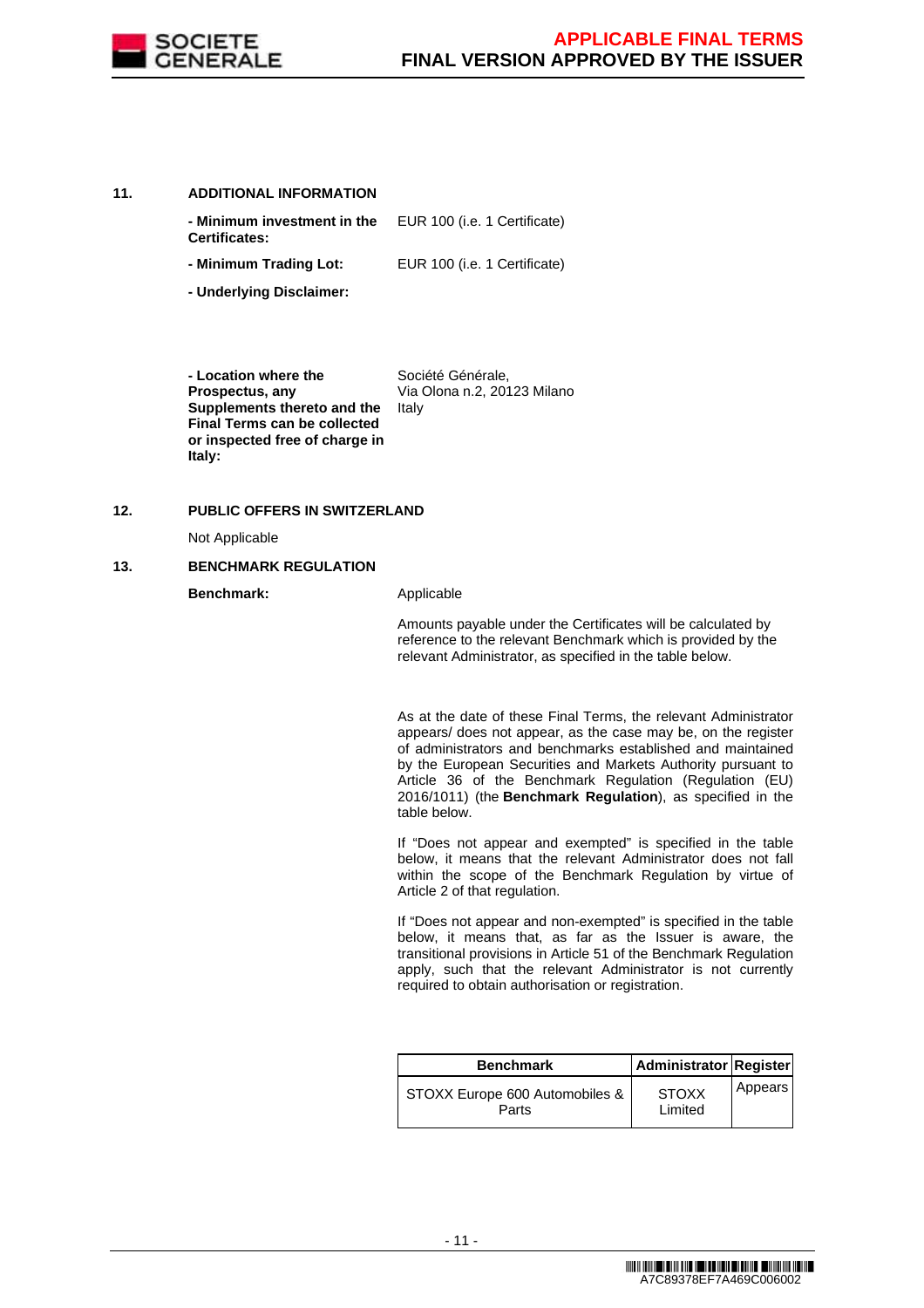

### **ISSUE SPECIFIC SUMMARY**

### **SECTION A – INTRODUCTION INCLUDING WARNINGS**

**ISIN code** : XS2278237040

#### **Issuer : SG Issuer**

Domicile: 16, boulevard Royal, L-2449 Luxembourg

Telephone number : + 352 27 85 44 40

Legal entity identifier (LEI) : 549300QNMDBVTHX8H127

#### **Offeror and/or entity requesting the admission to trading :**

Société Générale

Tour Société Générale - 17 Cours Valmy

92987 Paris La Défense Cedex, France

Domicile : 29, boulevard Haussmann, 75009 Paris, France.

Legal entity identifier (LEI) : O2RNE8IBXP4R0TD8PU41

#### **Identity and contact details of the competent authority approving the prospectus:**

Approved by the Commission de Surveillance du Secteur Financier (CSSF)

283, route d'Arlon L-2991, Luxembourg

Telephone number: (352) 26 25 11

E-Mail : direction@cssf.lu

**Date of approval of the prospectus:** 05/06/2020

#### **WARNINGS**

This summary must be read as an introduction to the base prospectus (the **Base Prospectus**).

Any decision to invest in the certificates (the **Certificates**) should be based on a consideration of the Base Prospectus as a whole by the investor.

#### **Prospective investors should be aware that these Certificates may be volatile and that they may receive no interest and may lose all or a substantial portion of their principal.**

Where a claim relating to the information contained in the Base Prospectus and the applicable Final Terms is brought before a court, the plaintiff investor might, under the national legislation of the Member States, have to bear the costs of translating the Base Prospectus before the legal proceedings are initiated.

Civil liability attaches only to those persons who have tabled this summary, including any translation thereof, but only if the summary is misleading, inaccurate or inconsistent when read together with the other parts of the Base Prospectus or it does not provide, when read together with the other parts of the Base Prospectus, key information in order to aid investors when considering whether to invest in the Certificates.

**You are about to buy a product which is not simple and which may be difficult to understand.**

# **SECTION B – KEY INFORMATION ON THE ISSUER**

#### **WHO IS THE ISSUER OF THE SECURITIES?**

**Issuer : SG Issuer** (or the **Issuer**)

Domicile: 16, boulevard Royal, L-2449 Luxembourg

Legal form: Public limited liability company (société anonyme).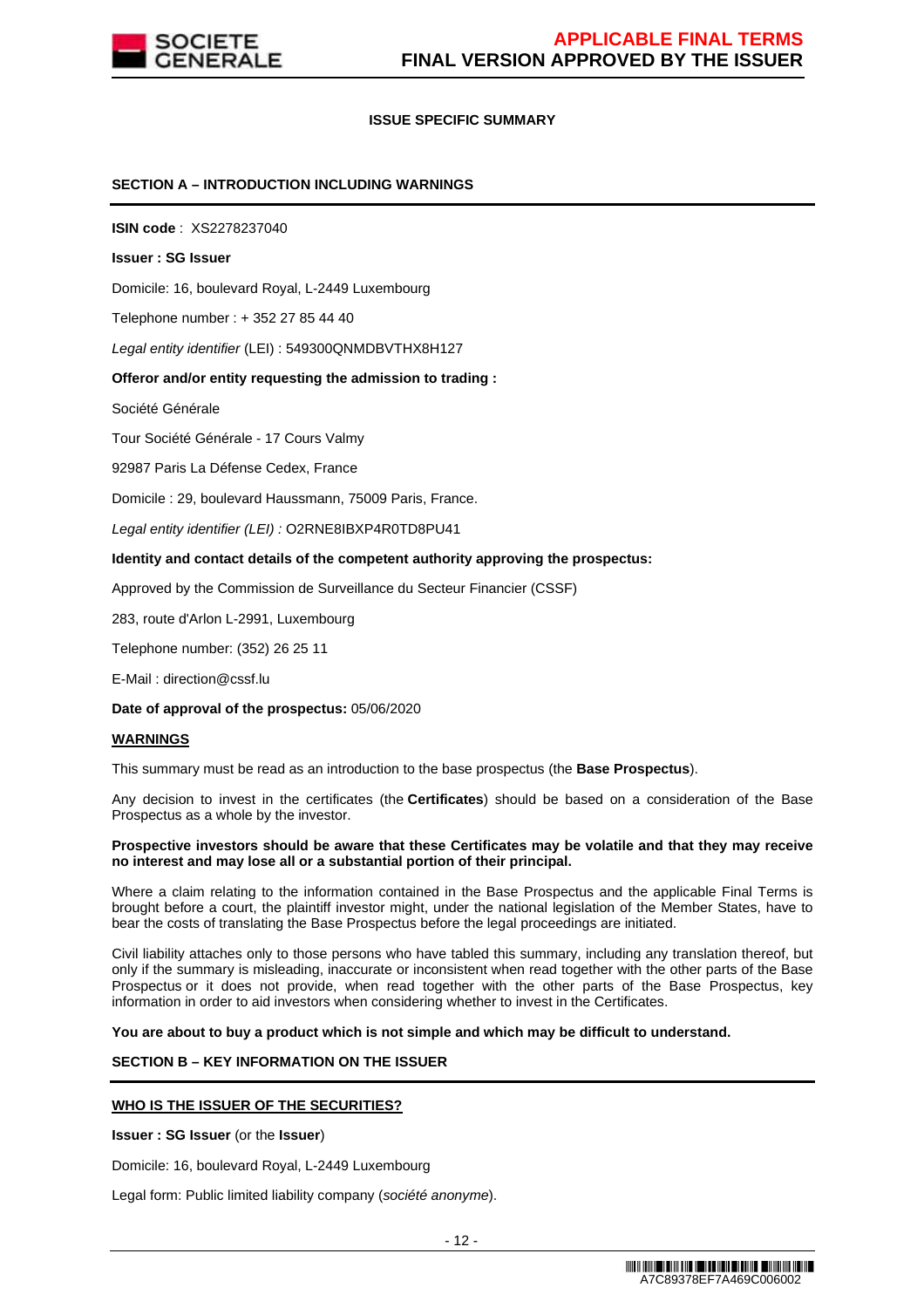

Legal entity identifier (LEI) : 549300QNMDBVTHX8H127

Legislation under which the Issuer operates: Luxembourg law.

Country of incorporation: Luxembourg.

#### **Statutory auditors : Ernst & Young S.A.**

The principal activity of SG Issuer is raising finance by the issuance of warrants as well as debt securities designed to be placed to institutional customers or retail customers through the distributors associated with Société Générale. The financing obtained through the issuance of such debt securities is then lent to Société Générale and to other members of the Group.

The Issuer is a 100% subsidiary of Société Générale Luxembourg S.A. who is itself a 100 % subsidiary of Société Générale and is consolidated by global integration.

In accordance with it bylaws, the Issuer is managed by an Executive Board under the supervision of a Supervisory Councel. The members of the Executive Board are Laurent Weil, Thierry Bodson, Pascal Jacob, Yves Cacclin, Alexandre Galliche and Estelle Stephan Jaspard (each individually a Director and collectively the Executive Board). Laurent Weil, Thierry Bodson, Pascal Jacob, Yves Cacclin, Alexandre Galliche et Estelle Stephan Jaspard exercice their activities full time within Société Générale group.

#### **WHAT IS THE KEY FINANCIAL INFORMATION REGARDING THE ISSUER?**

# **Income statement**

| ∥(en K€)              | 31 December 2019 | 31 December 2018 |  |
|-----------------------|------------------|------------------|--|
|                       | (audited)        | (audited)        |  |
| Operating profit/loss | 210              | 251              |  |

**Balance sheet**

| (en K€)                                                                     | 31 December<br>2019<br>(audited) | 31 December<br>2018<br>(audited) |
|-----------------------------------------------------------------------------|----------------------------------|----------------------------------|
| Net financial debt (long term debt plus short term debt minus<br>$ cash) *$ | $-17975$                         | $-31584$                         |
| Current ratio (current assets/current liabilities)                          | N/A                              | N/A                              |
| Debt to equity ratio (total liabilities/total shareholder equity)           | N/A                              | N/A                              |
| Interest cover ratio (operating income/interest expense)                    | N/A                              | N/A                              |

\*the Net financial debt is calculated on the basis of the following elements :

| ∥Net financial debt             | 31/12/2019 | 30/06/2019 | 31/12/2018 | 30/06/2018 | 31/12/2017 |
|---------------------------------|------------|------------|------------|------------|------------|
| Convertible Bond into Share (1) | 48 000     | 48 000     | 48 000     | 48 000     | 48 000     |
| Cash and cash equivalents (2)   | $-65975$   | $-92164$   | $-79584$   | $-69221$   | -114 889   |
| ⊺Total                          | $-17975$   | $-44164$   | $-31584$   | $-21221$   | $-66889$   |

(1) classified within the line Financial liabilities at amortized cost, see note 4.3 in the 2019 financial statements and in the 2019 condensed interim financial statements

(2) classified in the Balance Sheet.

#### **Cash flow**

| (en K€)                                  | 31 December 2019<br>(audited) | 31 December 2018<br>(audited) |  |
|------------------------------------------|-------------------------------|-------------------------------|--|
| Net cash flows from operating activities | 44 845                        | 4 2 1 4                       |  |
| Net cash flows from financing activities | (58, 454)                     | (39519)                       |  |
| Net cash flows from investing activities |                               |                               |  |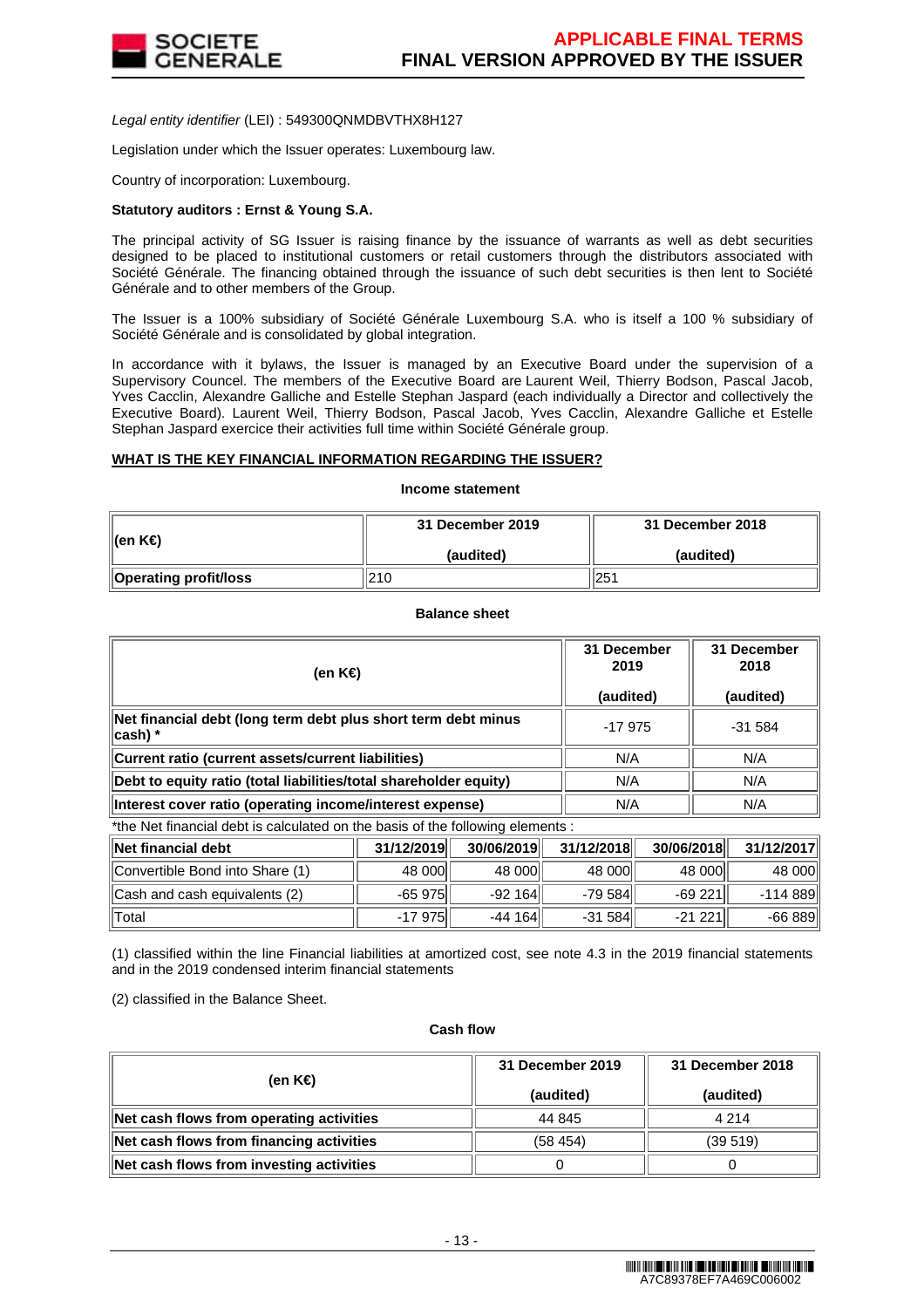

### **WHAT ARE THE KEY RISKS THAT ARE SPECIFIC TO THE ISSUER?**

In the event of default or bankruptcy of the Issuer, the investor has recourse only against Société Générale and there is a risk of total or partial loss of the amount invested or conversion into securities (equity or debt) or postponement of maturity, in the event of bail-in affecting the Issuer's securities or Société Générale's structured certificates, without any guarantee or compensation.

### **SECTION C. KEY INFORMATION ON THE SECURITIES**

## **WHAT ARE THE MAIN FEATURES OF THE SECURITIES?**

**ISIN Code :** XS2278237040 **Number of Certificates:** up to 150000

| <b>Product Currency</b>               | EUR.                                                                                                       | <b>Settlement</b><br><b>Currency</b> | <b>EUR</b>                                          |                 |
|---------------------------------------|------------------------------------------------------------------------------------------------------------|--------------------------------------|-----------------------------------------------------|-----------------|
| Listing                               | EuroTLX, a Multilateral Trading<br>Facility organized and managed Nominal Value<br>by Borsa Italiana S.p.A |                                      | EUR 100 per Certificate                             |                 |
| Minimum<br>llnvestment                | <b>EUR 100</b>                                                                                             | <b>Issue Price</b>                   | 100% of the Nominal Value                           |                 |
| <b>Final Exercise Date</b>            | 18/05/2026                                                                                                 | <b>Minimum</b><br>Reimbursement      | No, you can lose up to the full<br>linvested amount |                 |
| <b>Capital Barrier</b>                | 70%                                                                                                        | <b>Capital Barrier Type</b>          | Observed<br>on<br>Observation Date only             | Finall<br>the   |
| Early<br>Redemption<br><b>Barrier</b> | 100%                                                                                                       | <b>Redemption</b><br>Early<br>Coupon | 8%                                                  |                 |
| <b>Final Barrier</b>                  | 100%                                                                                                       | <b>Final Coupon</b>                  | 40%                                                 |                 |
| Reference Underlying                  |                                                                                                            | <b>Identifier</b>                    | <b>Index Sponsor</b>                                | <b>Currency</b> |
| STOXX Europe 600 Automobiles & Parts® |                                                                                                            | EU0009658681                         | <b>STOXX Limited</b><br>EUR                         |                 |

This product is a certificate governed by English law.

This product is designed to provide a return when the product is redeemed (either at maturity or when redeemed early). It is possible for the product to be automatically redeemed early based on pre-defined conditions. If the product is not redeemed early, both the return and the capital redemption amount will be linked to the performance of the Reference Underlying. Your capital will be fully at risk when investing in this product.

Automatic Early Redemption

On any Early Redemption Observation Date, if the level of the Reference Underlying is at or above the Early Redemption Barrier, the product will be redeemed early and you will receive:

100% of the Nominal Value, plus the Early Redemption Coupon multiplied by the number of periods the product has elapsed since inception.

A period corresponds to one year.

Final Exercise On the Final Exercise Date, provided that the product has not been redeemed early, you will receive a Final Exercise Amount.

- If the Final Level of the Reference Underlying is at or above the Final Barrier, you will receive:

100% of the Nominal Value plus the Final Coupon

- If the Final Level of the Reference Underlying is below the Final Barrier and is at or above the Capital Barrier, you will receive:

100% of the Nominal Value.

- Otherwise, you will receive the Final Level of the Reference Underlying multiplied by the Nominal Value. In this scenario, you will suffer a partial or total loss of your invested amount.

Additional Information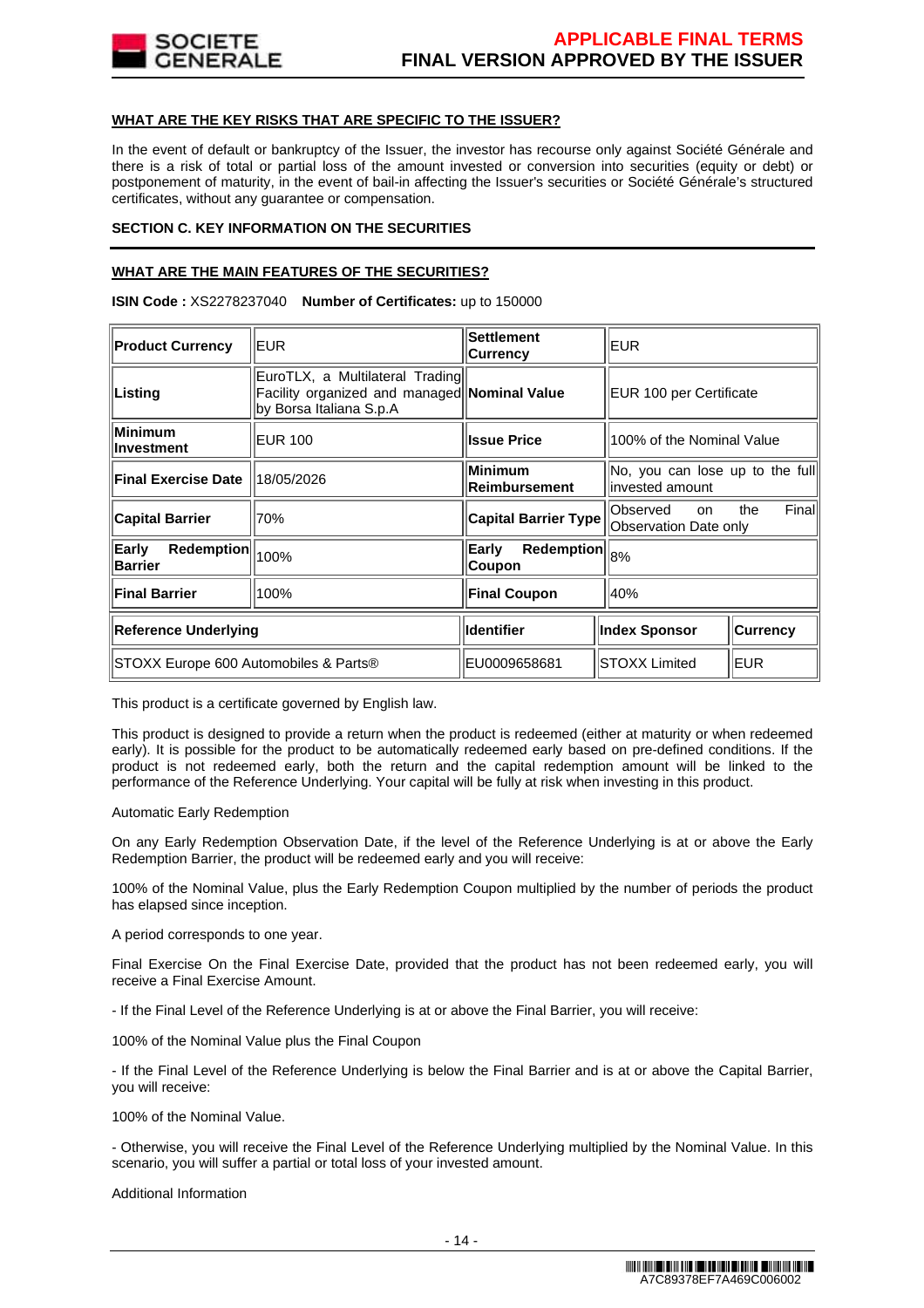

- The level of the Reference Underlying corresponds to its value expressed as a percentage of its Initial Value.

- The Initial Value of the Reference Underlying is its value observed on the Initial Observation Date.

- The Final Level is the level of the Reference Underlying observed on the Final Observation Date.

- Coupons are expressed as a percentage of the Nominal Value.

- Extraordinary events may lead to changes to the product's terms or the early termination of the product and could result in losses on your investment

- The product is available through a public offering during the applicable offering period in the following jurisdiction(s): Italy

| <b>Issue Date</b>                                      | 19/05/2021                                     |
|--------------------------------------------------------|------------------------------------------------|
| Initial Observation Date                               | 18/05/2021                                     |
| <b>Final Observation Date</b>                          | 11/05/2026                                     |
| <b>Final Exercise Date</b>                             | 18/05/2026                                     |
| Early<br><b>Redemption</b><br><b>Observation Dates</b> | 18/05/2022, 18/05/2023, 20/05/2024, 19/05/2025 |

#### **Waiver of Set-off rights**

The Certificateholders waive any right of set-off, compensation and retention in relation to the Certificates, to the extent permitted by law.

#### **Submission to jurisdiction:**

The Issuer accepts the competence of the courts of England in relation to any dispute against the Issuer, but accepts that such Certificateholders may bring their action before any other competent court.

#### **Ranking:**

The Certificates will be direct, unconditional, unsecured and unsubordinated obligations of the Issuer and will rank at least pari passu with all other outstanding direct, unconditional, unsecured and unsubordinated obligations of the Issuer, present and future.

The Certificateholder acknowledge that in case of resolutions pursuant to Directive 2014/59/UE in relation to the Issuer's liabilities or the non subordianted, senior preferred, structured and LMEE ratio eligible liabilities of Société Générale, the Certificates may be subject to the reduction of all, or a portion, of the amounts due, on a permanent basis, a conversion of all, or a portion, of the amounts due into shares or other securities of the Issuer or the Guarantor or another person; cancellation; and/or the amendment on maturity of the Certificates or amendment on the calendar or the amount of the interests.

# **RESTRICTIONS ON THE FREE TRANSFERABILITY OF THE SECURITIES :**

Not Applicable. There is no restriction on the free transferability of the Certificates, subject to selling and transfer restrictions which may apply in certain jurisdictions including restrictions applicable to the offer and sale to, or for the account or benefit of, persons other than Permitted Transferees.

A Permitted Transferee means any person who (i) is not a U.S. person as defined pursuant to Regulation S; (ii) is not a person who comes within any definition of U.S. person for the purposes of the CEA or any CFTC Rule, guidance or order proposed or issued under the CEA (for the avoidance of doubt, any person who is not a "Non-United States person" defined under CFTC Rule 4.7(a)(1)(iv), but excluding, for purposes of subsection (D) thereof, the exception for any qualified eligible person who is not a "Non-United States person," shall be considered a U.S. person); and (iii) is not a "U.S. Person" for purposes of the final rules implementing the credit risk retention requirements of Section 15G of the U.S. Securities Exchange Act of 1934, as amended (the **U.S. Risk Retention Rules**) (a **Risk Retention U.S. Person**).

#### **WHERE THE SECURITIES WILL BE TRADED?**

#### **Admission to trading:**

Application will be made for the Certificates to be admitted to trading on the Multilateral Trading Facility ("MTF") named EuroTLX organized and managed by Borsa Italiana S.p.A.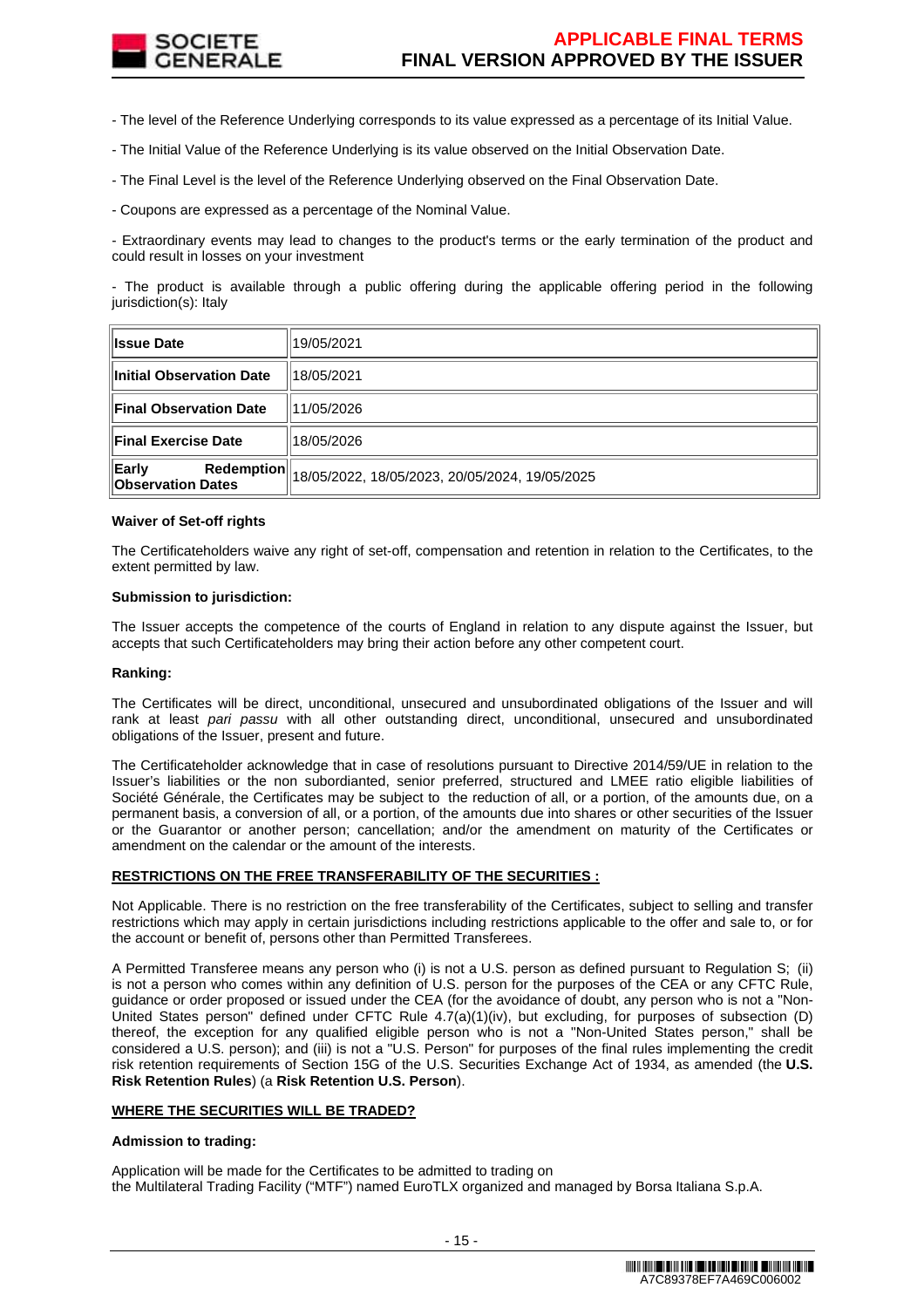

**There can be no assurance that the listing and trading of the Certificates will be approved with effect on the Issue Date or at all.**

### **IS THERE A GUARANTEE ATTACHED TO THE SECURITIES?**

### **Nature and scope of the guarantee:**

The Certificates are unconditionally and irrevocably guaranteed by Société Générale (the **Guarantor**) pursuant to the guarantee governed by French law made as of 05/06/2020 (the Guarantee).

The Guarantee obligations constitutes a direct, unconditional, unsecured and unsubordinated obligations of the Guarantor ranking as senior preferred obligations, as provided for in Article L. 613-30-3-I-3° of the French Code "monétaire et financier" and will rank at least pari passu with all other existing and future direct, unconditional, unsecured senior preferred obligations of the Guarantor, including those in respect of deposits.

Any references to sums or amounts payable by the Issuer which are guaranteed by the Guarantor under the Guarantee shall be to such sums and/or amounts as directly reduced, and/or in the case of conversion into equity, as reduced by the amount of such conversion, and/or otherwise modified from time to time resulting from the application of a bail-in power by any relevant authority pursuant to directive 2014/59/EU of the European Parliament and of the Council of the European Union.

### **Description of the Guarantor:**

The Guarantor, Société Générale is the parent company of the Société Générale Group.

Domicile: 29, boulevard Haussmann, 75009 Paris, France.

Legal form: Public limited liability company (société anonyme).

Country of incorporation: France.

Legal entity identifier (LEI) : O2RNE8IBXP4R0TD8PU41

The Guarantor may on a regular basis, as defined in the conditions set by the French Banking and Financial Regulation Committee, engage in all transactions other than those mentioned above, including in particular insurance brokerage.

Generally speaking, the Guarantor may carry out, on its own behalf, on behalf of third parties or jointly, all financial, commercial, industrial, agricultural, personal property or real property, directly or indirectly related to the above-mentioned activities or likely to facilitate the accomplishment of such activities.

#### **Key financial information on the Guarantor:**

#### **Income statement**

| $\parallel$ In millions of euros                                                                                                                                                                                              | 31.12.2020 (audited) | 31.12.2019 (audited) |
|-------------------------------------------------------------------------------------------------------------------------------------------------------------------------------------------------------------------------------|----------------------|----------------------|
| Net interest income (or equivalent) (Total 10,473<br>interest income and expense)***                                                                                                                                          |                      | 11,185               |
| Net fee and commission income (Total Fee $  a,917  $<br><i>income and expense</i> )                                                                                                                                           |                      | 5,257                |
| Net impairment loss on financial assets $  _{(3,306)}$<br>(Cost of risk)                                                                                                                                                      |                      | (1,278)              |
| $\sqrt{\text{Net} \text{ trading income}}$ (Net gains and losses on $\vert$ 2,851<br>financial transactions)                                                                                                                  |                      | 4,460                |
| Measure of financial performance used by<br>the issuer in the financial statements such 5,399<br>as operating profit (Gross operating income)                                                                                 |                      | 6,944                |
| Net profit or loss (for consolidated financial<br>statements net profit or loss attributable to $\left\  \begin{array}{cc} (258) \\ (258) \end{array} \right\ $<br>equity holders of the parent) (Net income,<br>Group share) |                      | $3,248*$             |

# **Balance sheet**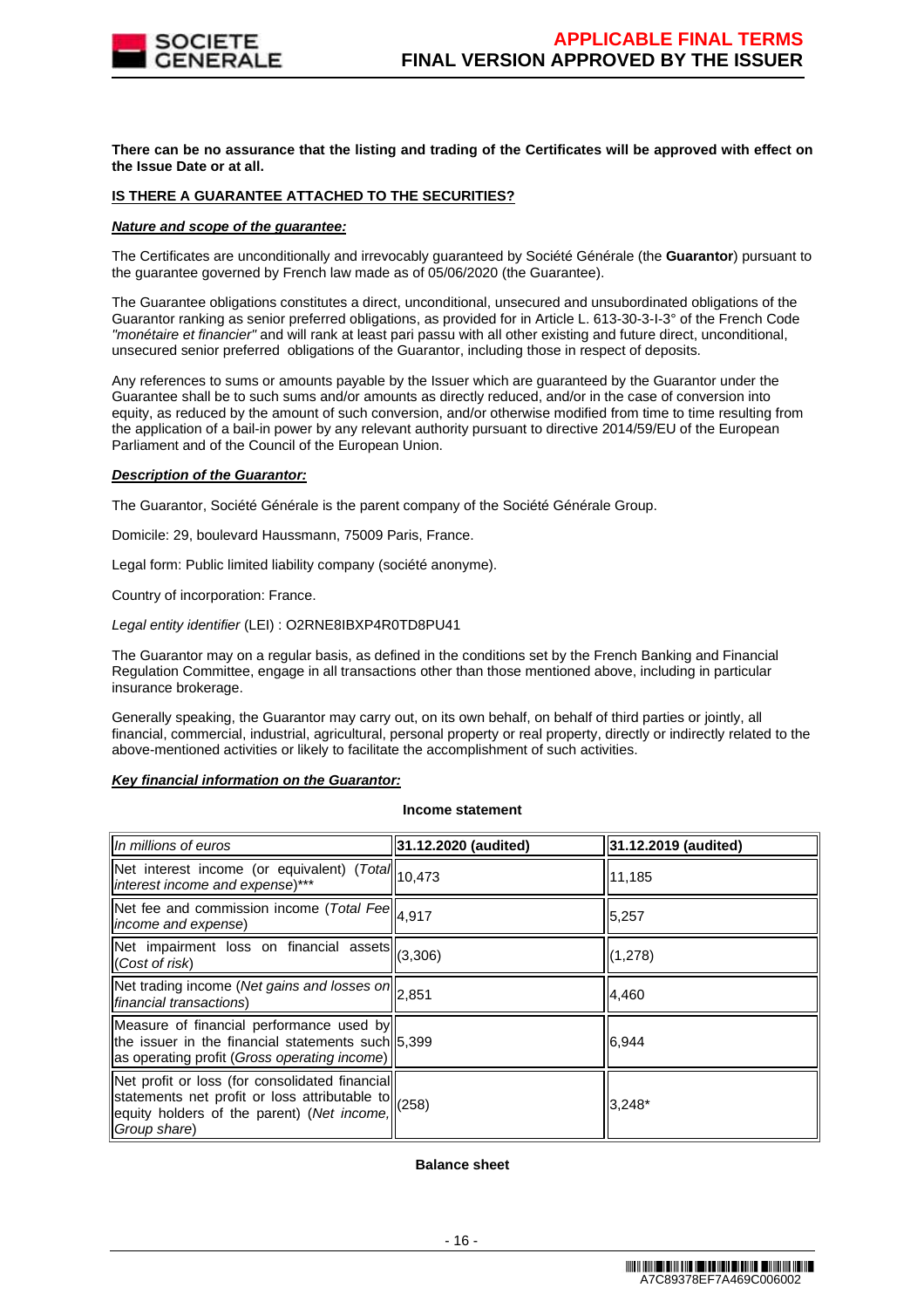

# **APPLICABLE FINAL TERMS FINAL VERSION APPROVED BY THE ISSUER**

| In billions of euros                                                                                                                                    | 31.12.2020 (audited) 31.12.2019 (audited) |         | #Value as outcomel<br>the<br>from<br>most<br>recent supervisory<br>review<br>and<br>evaluation process<br>(SREP) |
|---------------------------------------------------------------------------------------------------------------------------------------------------------|-------------------------------------------|---------|------------------------------------------------------------------------------------------------------------------|
| Total assets (Total Assets)                                                                                                                             | 1,462.0                                   | 1,356.3 | N/A                                                                                                              |
| Senior debt (Debt securities issued)                                                                                                                    | 139.0                                     | 125.2   | N/A                                                                                                              |
| Subordinated debt (Subordinated debts)                                                                                                                  | 15.432                                    | 14.5    | N/A                                                                                                              |
| and<br>receivables to customers 448.8<br>Loans<br>Customer loans at amortised cost)                                                                     |                                           | 450.2   | N/A                                                                                                              |
| Deposits<br>from<br>$\overline{\text{(Customer)}}$ 456.1<br>customers<br>deposits)                                                                      |                                           | 418.6   | N/A                                                                                                              |
| Total equity (Shareholders' equity, subtotal 61.7<br>Equity, Group share)                                                                               |                                           | 63.5    | N/A                                                                                                              |
| Non performing loans (based on net<br>carrying amount) / Loans and receivables)  17.0<br>(Doubtful loans)                                               |                                           | 16.2    | N/A                                                                                                              |
| Common Equity Tier 1 capital (CET1) ratio<br>(or other relevant prudential<br>adequacy ratop depending on the issuance)<br>(Common Equity Tier 1 ratio) | capital 13.2% ****                        | 12.7%   | 9.02% **                                                                                                         |
| Total capital ratio (Total capital ratio)                                                                                                               | 18.9%                                     | 18.3%   | N/A                                                                                                              |
| Leverage ratio calculated under applicable<br>regulatory framework (Fully-loaded CRR 4.7%<br>leverage ratio)                                            |                                           | 4.3%    | N/A                                                                                                              |

\* As from January 1st 2019, in accordance with the amendment to IAS 12 "Income Tax", the tax saving related to the payment of coupons on undated subordinated and deeply subordinated notes, previously recorded in consolidated reserves, is now recognised in income on the "Income tax" line).

\*\* Taking into account the combined regulatory buffers, the CET1 ratio level that would trigger the Maximum Distributable Amount mechanism would be 9.02% as of 31 December 2020 (including 0.04% of countercyclical buffers).

\*\*\* Titled in italics refer to titled used in the financial statements.

\*\*\*\* Ratio excluding IFRS 9 phasing (CET1 ratio at 13,4% including +28bp of IFRS 9 phasing).

#### **Key risks that are specific to the guarantor :**

Due to Société Générale's role as guarantor and counterparty to the Issuer's hedging transactions, investors are essentially exposed to Société Générale's credit risk and have no recourse against the Issuer in the event of the Issuer's default.

#### **WHAT ARE THE KEY RISKS THAT ARE SPECIFIC TO THE SECURITIES?**

The investor bears the risk of total or partial loss of the amount invested at redemption of the Certificates on the Final Exercise Date or the event the Certificates is sold by the investor before that date.

Although it is subject to market making agreement, the liquidity of the product may be affected by exceptional circumstances that make it difficult to sell the product or at a price that results in a total or partial loss of the amount invested.

Certificates may be early redeemed automatically when the level of the Underlying(s) reaches a certain level. Investors will not benefit from the performance of the Underlying(s) subsequent to such event.

The market value of the Certificates depends on the evolution of market parameters at the time of exit (price level of the Underlying(s), interest rates, volatility and credit spreads) and may therefore result in a risk of total or partial loss on the amount initially invested.

Events unrelated to the Underlying(s) (e.g. change in law, including tax law, force majeure) may lead to early redemption of the Certificates and thus to total or partial loss of the amount invested.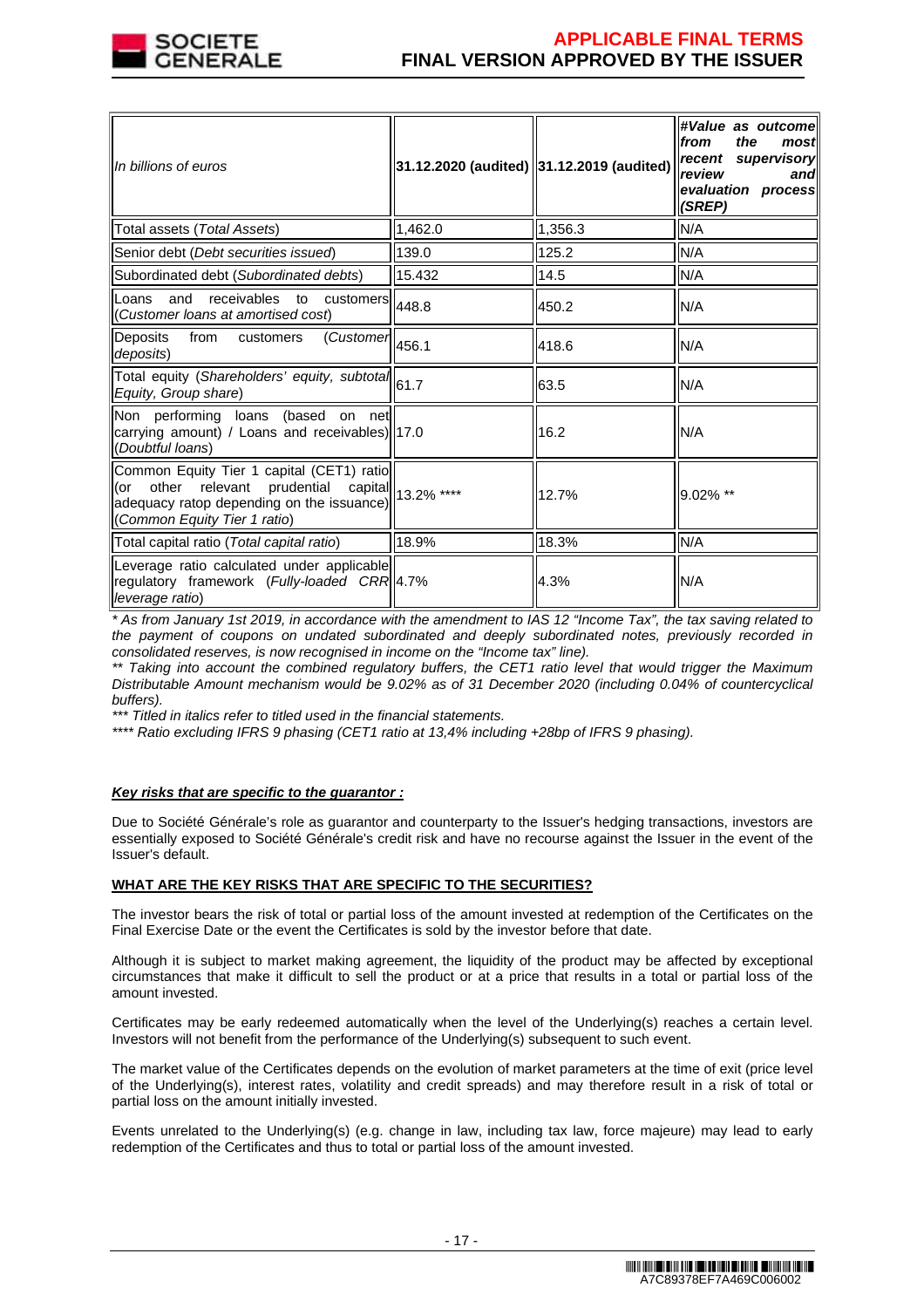

Events affecting the Underlying(s) or hedging transactions may lead to adjustments, de-indexation, substitution of the Underlying(s), or and consequently to losses on the amount invested, including in the case of capital protection.

If the currency of the investor's main activities is different from that of the product, the investor is exposed to currency risk, especially in the event of exchange controls, which may reduce the amount invested.

The way the Index sponsor applies the index rules relating to the calculation, and modification of the composition of the Index and the integration of the events affecting its components may affect the value of the index and therefore the value of the Certificates.

Investors are exposed to the risk of operational capacity and expertise of the Index Sponsor to ensure the calculation and maintenance of the index according to the index rules in force throughout the life of the Certificates.

### **SECTION D - KEY INFORMATION ON THE OFFER OF SECURITIES TO THE PUBLIC AND/OR ADMISSION TO TRADING ON A REGULATED MARKET**

### **UNDER WHICH CONDITIONS AND TIMETABLE CAN I INVEST IN THIS SECURITIES ?**

#### **DESCRIPTION OF THE TERMS AND CONDITIONS OF THE OFFER :**

#### **Non Exempted Offer Jurisdiction(s):** Italy

### **Offer Period:**.

From and including May 05, 2021 at 9.00 a.m. Central European Time (CET) to and including May 14, 2021 at 4.00 p.m. CET, subject to any early closing of the Offer Period as described below.

The Certificates will be distributed:

(a) within the premises of the Distributors (at their offices and branches);

(b) through door-to-door selling (fuori sede) pursuant to Articles 30 and 31 of the Italian Legislative Decree No. 58 of 24th February 1998, as amended from time to time (the **"Italian Financial Services Act"**) from and including May 05, 2021 at 9.00 a.m. Central European Time (CET) to and including May 11, 2021 at 4.00 p.m. CET; and

subject to any early closing of the Offer Period as described below.

The Distributor intending to distribute Certificates through door-to-door selling (fuori sede) pursuant to article 30 of the Italian Financial Services Act will collect the acceptance forms - other than directly at their branches and offices - through financial advisors for door-to-door selling (consulenti finanziari abilitati all'offerta fuori sede) pursuant to Article 31 of the Italian Financial Services Act.

Pursuant to Article 30, paragraph 6, of the Italian Financial Services Act, the validity and enforceability of contracts entered into through door-to-door selling (fuori sede) is suspended for a period of 7 (seven) days from the date of subscription of the acceptance form by the relevant investor.

Within such period investors may notify the relevant Distributor of their withdrawal without payment of any charge or commission.

**Offer Price:** The Certificates will be offered at the Issue Price of which up to a maximum of 4.00% is represented by distribution fee payable upfront by the Guarantor to Deutsche Bank SpA, Piazza del Calendario, 3, 20126 Milano (the **Distributor**).

#### **Conditions to which the offer is subject:**

Offers of the Certificates are conditional on their issue and, on any additional conditions set out in the standard terms of business of the financial intermediaries, notified to investors by such relevant financial intermediaries.

The Issuer reserves the right to close the Offer Period prior to its stated expiry for any reason. The Issuer reserves the right to withdraw the offer and cancel the issuance of the Certificates for any reason at any time on or prior to the Issue Date. For the avoidance of doubt, if any application has been made by a potential investor and the Issuer exercises such right, no potential investor shall be entitled to subscribe or otherwise acquire acquire the the Certificates.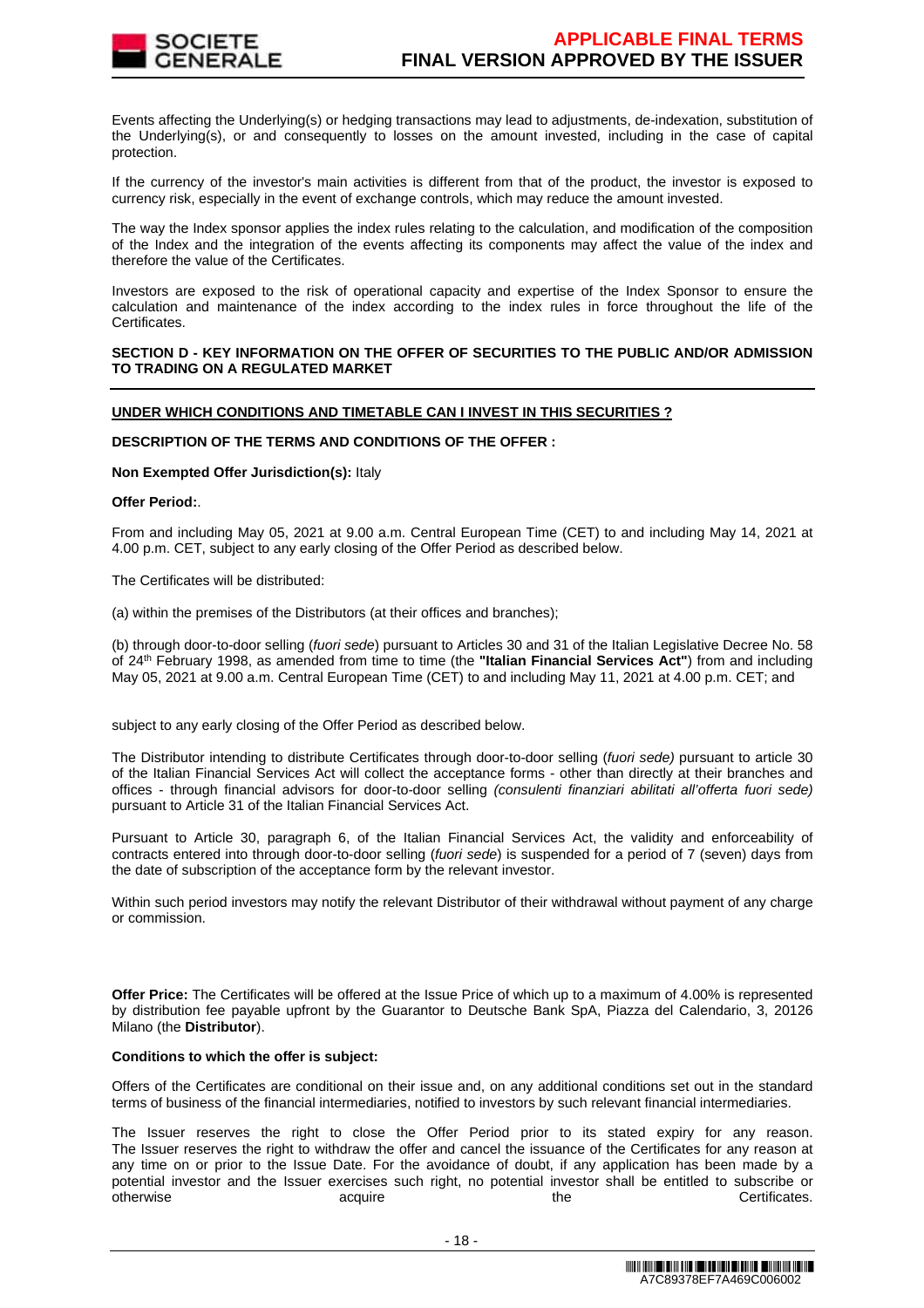

In each case, a notice to the investors on the early termination or the withdrawal, as applicable, will be published on the website of the Issuer (http://prospectus.socgen.com).

The validity of the offer is subject to the condition that the decision of admission to trading on EuroTLX is released by Borsa Italiana S.p.A. by not later than on the day immediately preceding the Issue Date; otherwise, the offer will be deemed withdrawn and the issuance cancelled. The Issuer undertakes to file the relevant application with Borsa Italiana S.p.A. in due time to allow Borsa Italiana S.p.A. to release a decision, according to its rules, within the day immediately preceding the Issue Date.

**Issue Price:** EUR 100 per Certificate of EUR 100 Specified Denomination

#### **Estimate of total expenses related to the issuance or the offer, including estimated expenses charged to the investor by the Issuer or the offeror:**

The entry costs, included in the Issue Price and determined as of 29/04/2021 (the **launch date of the issuance**), charged to the investor by the Issuer or the Offeror are equal to 4.0529% (4.00% placement fee, 0.0529% other costs). The entry costs and potential recurrent costs and potential anticipated exit penalties may have an impact on the return the investor may obtain from his investment.

**Distribution plan:** The product is intended for retail investors and will be offered in Italy

### **WHO IS THE OFFEROR AND/OR THE PERSON ASKING FOR THE ADMISSION TO TRADING ?**

Société Générale as Dealer

Tour Société Générale - 17 Cours Valmy

92987 Paris La Défense Cedex, France

Domicile : 29, boulevard Haussmann, 75009 Paris, France.

Legal form : Public limited liability company (société anonyme).

Applicable law : French law.

Country of incorporation : France

#### **WHY IS THIS PROSPECTUS BEING PRODUCED ?**

This prospectus is drawn up for the purposes of the public offer of the Certificates.

**Reasons for the offer and use of proceeds :** The net proceeds from each issue of Certificates will be applied for the general financing purposes of the Société Générale Group, which include making a profit.

#### **Estimated net proceeds : Not Applicable**

**Underwriting**: There is an underwriting agreement on a firm commitment basis with**:** Société Générale

#### **Interests of the individual and natural persons of the issuance/offer :**

Save for fees, if any, payable to the Dealer, and so far as the Issuer is aware, no person involved in the issue of the Certificates has an interest material to the offer.

The Dealer and its affiliates have engaged, and may in the future engage, in investment banking and/or commercial banking transactions with, and may perform other services for, the Issuer and its affiliates in the ordinary course of business.

Société Générale will ensure the roles of provider of hedging instruments to the Issuer of the Certificates and Calculation Agent of the Certificates.

The possibility of conflicts of interest between the different roles of Société Générale on one hand, and between those of Société Générale in these roles and those of the Certificateholders on the other hand cannot be excluded.

Furthermore, given the banking activities of Société Générale, conflicts may arise between the interests of Société Générale acting in these capacities (including business relationship with the issuers of the financial instruments being underlyings of the Certificates or possession of non public information in relation with them) and those of the Certificateholders. Finally, the activities of Société Générale on the underlying financial instrument(s), on its proprietary account or on behalf of its customers, or the establishment of hedging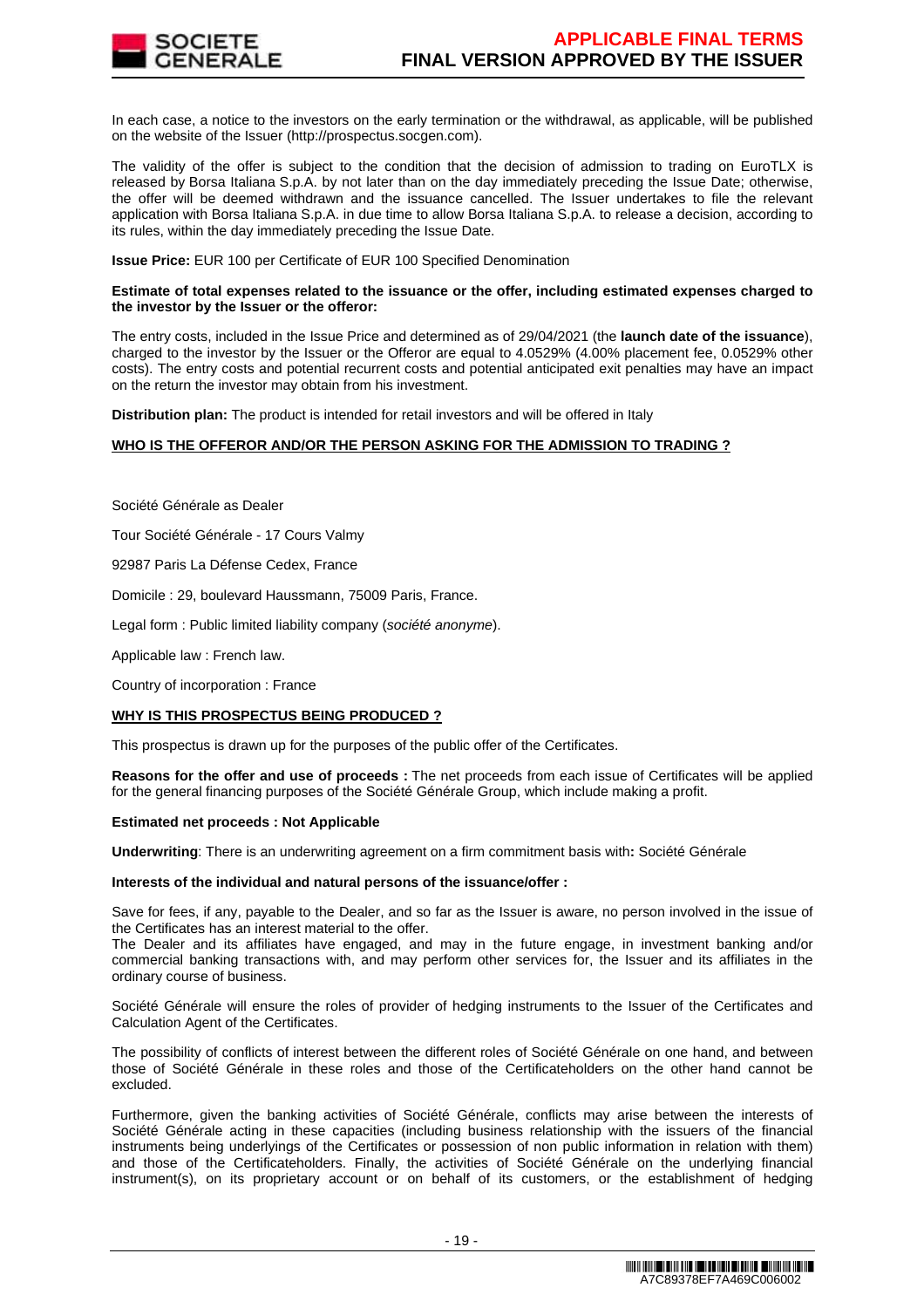

transactions, may also have an impact on the price of these instruments and their liquidity, and thus may be in conflict with the interests of the Certificateholders.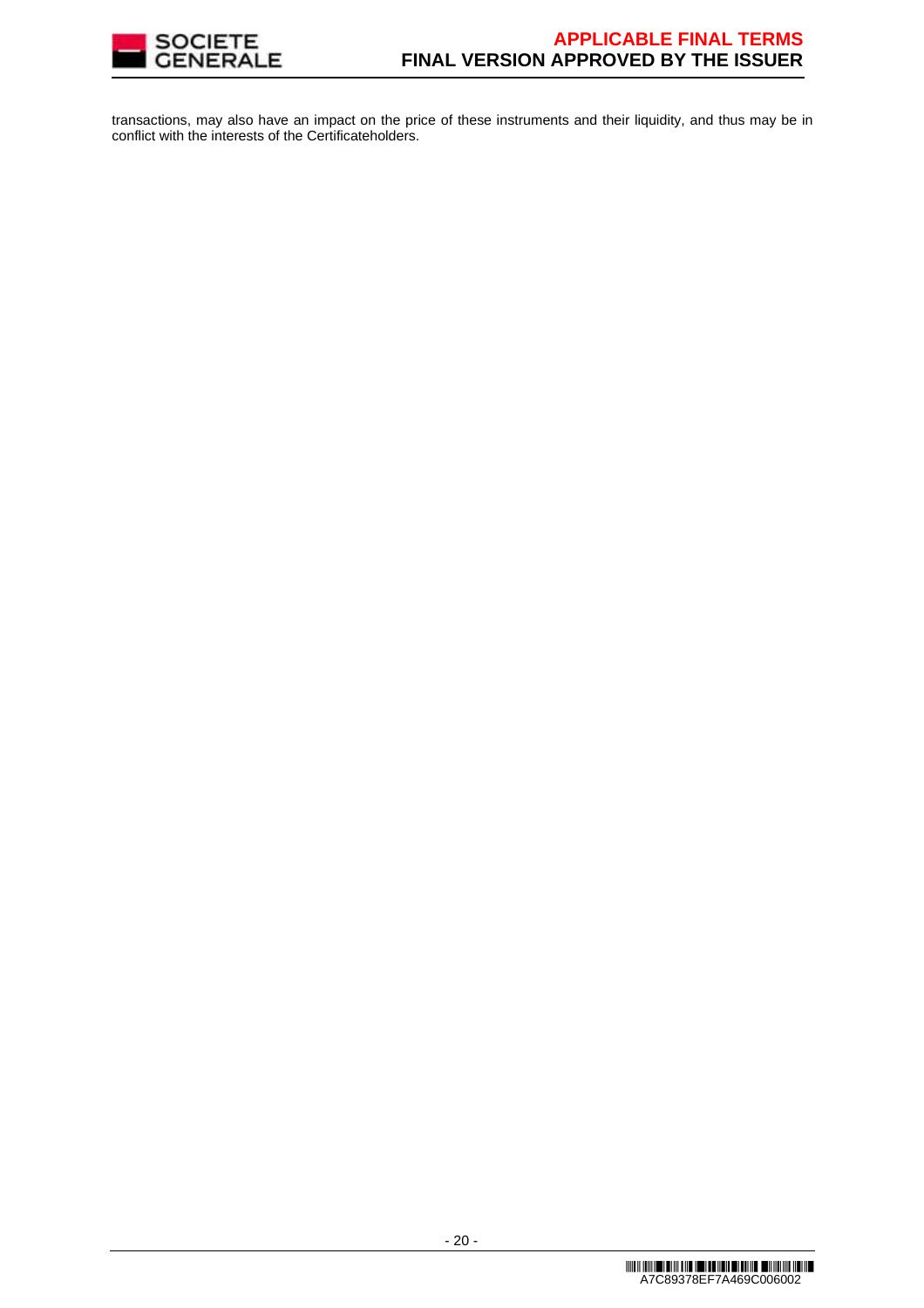

### **NOTA DI SINTESI DELL'EMISSIONE**

### **SEZIONE A – INTRODUZIONE COMPRENSIVA DELLE AVVERTENZE**

**Codice ISIN** : XS2278237040

### **Emittente : SG Issuer**

Domicilio : 16, boulevard Royal, L-2449 Luxembourg

Numero di telefono : + 352 27 85 44 40

Legal entity identifier (LEI) : 549300QNMDBVTHX8H127

### **Offerente e/o soggetto che richiede l'ammissione alle negoziazioni :**

Societe Generale

Tour Société Générale - 17 Cours Valmy

92987 Paris La Défense Cedex, France

Sede legale : 29, boulevard Haussmann, 75009 Paris, France.

Legal entity identifier (LEI) : O2RNE8IBXP4R0TD8PU41

### **Individuazione e contatti dell'autorità competente per l'approvazione del prospetto:**

Approvato dalla Commission de Surveillance du Secteur Financier (CSSF)

110, route d'Arlon L-2991, Luxembourg

E-Mail : direction@cssf.lu

**Data di approvazione del prospetto:** 05/06/2020

# **AVVERTENZE**

La presente nota di sintesi deve essere letta come un'introduzione al prospetto di base (il **Prospectus**).

Qualsiasi decisione di investire nei certificati (i **Certificati**) emessi sulla base Prospetto deve basarsi su una valutazione complessiva del Prospetto da parte dell'investitore.

#### **I potenziali investitori devono essere consapevoli del fatto che questi Certificati potrebbero essere volatili e che potrebbero non ricevere alcun interesse e potrebbero perdere tutto o una parte sostanziale del loro investimento.**

Qualora sia proposto un ricorso dinanzi all'autorità giudiziaria in merito alle informazioni contenute nel Prospetto e nelle relative Condizioni Definitive, il ricorrente potrebbe essere tenuto a sostenere i costi della traduzione del Prospetto di Base prima dell'inizio del procedimento, ai sensi della legislazione nazionale degli Stati Membri.

Nessun soggetto che ha provveduto alla predisposizione della presente nota di sintesi, compresa l'eventuale traduzione, potrà essere ritenuto responsabile civilmente, salvo che questa risulti fuorviante, imprecisa o incoerente se letta congiuntamente alle altre parti del Prospetto, o non offra, se letta congiuntamente alle altre parti del Prospetto, informazioni essenziali volte ad agevolare la decisione dell'investitore di investire nei Certificati.

#### **State per acquistare un prodotto che non è semplice e può essere di difficile comprensione.**

### **SEZIONE B – INFORMAZIONI CHIAVE SULL'EMITTENTE**

# **CHI È L'EMITTENTE DEI TITOLI?**

**Emittente : SG Issuer** (o l'**Emittente**)

Domicilio: 16, boulevard Royal, L-2449 Luxembourg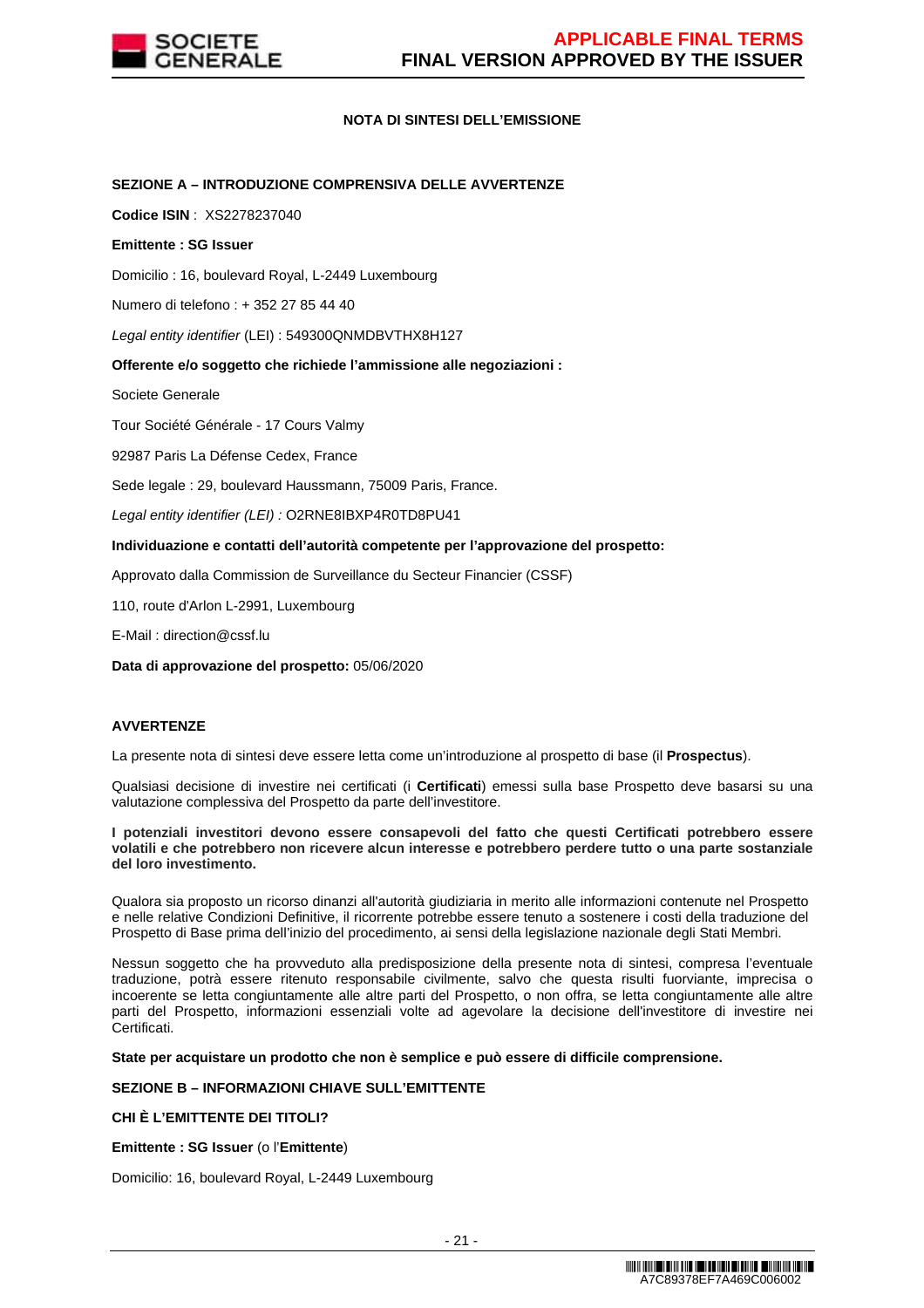

Legal entity identifier (LEI) : 549300QNMDBVTHX8H127

Giurisdizione di riferimento: diritto lussemburghese.

Paese di costituzione: Lussemburgo.

### **Società di revisione : Ernst & Young S.A.**

Le attività principali di SG Issuer sono rappresentate dalla raccolta di fondi tramite l'emissione di warrant e titoli di debito destinati al collocamento presso clienti istituzionali o retail tramite collocatori associati a Société Générale. I fondi derivanti all'emissione di tali titoli di debito vengono quindi concessi in prestito a Société Générale ed altri membri del Gruppo.

SG Issuer è una società controllata al 100 % da Société Générale Luxembourg SA, che è a sua volta un'entità interamente controllata da Société Générale e interamente consolidata.

Come previsto dal proprio statuto, l'Emittente è gestito da un Comitato Esecutivo che agisce sotto la supervisione di un Consiglio di Supervisione. I membri del Comitato Esecutivo sono Laurent Weil, Thierry Bodson, Pascal Jacob, Yves Cacclin, Alexandre Galliche e Estelle Stephan Jaspard (ciascuno singolarmente un Consigliere e nel suo complesso il Comitato Esecutivo). Laurent Weil, Thierry Bodson, Pascal Jacob, Yves Cacclin, Alexandre Galliche et Estelle Stephan Jaspard prestano la loro attività a tempo pieno nell'ambito del gruppo Societe Generale.

### **QUALI SONO LE INFORMAZIONI FINANZIARIE CHIAVE RELATIVE ALL'EMITTENTE?**

#### **Conto economico**

| (in migliaia di $\epsilon$ ) | 31 dicembre 2019       | 31 dicembre 2018       |  |
|------------------------------|------------------------|------------------------|--|
|                              | (soggetto a revisione) | (soggetto a revisione) |  |
| Utile/perdita<br>∥operativa  | 210                    | 251                    |  |

#### **Stato patrimoniale**

| (in migliaia di €)                                                                                                 | 31 dicembre 2019       | 31 dicembre 2018       |
|--------------------------------------------------------------------------------------------------------------------|------------------------|------------------------|
|                                                                                                                    | (soggetto a revisione) | (soggetto a revisione) |
| Debito finanziario netto (debiti a lungo<br>termine meno debiti a breve termine meno l<br>disponibilità liquide) * | $-17975$               | $-31.584$              |
| (attività<br>correntil<br>Rapporto<br>corrente<br>/passività correnti)                                             | N/A                    | N/A                    |
| Rapporto debito e capitale (passività totali  <br>/capitale azionario totale)                                      | N/A                    | N/A                    |
| Tasso di copertura degli interessi (reddito<br>operativo/spesa per interessi)                                      | N/A                    | N/A                    |

\* il debito finanziario netto è calcolato sulla base dei seguenti elementi:

| Debito finanziario netto                      | 31/12/2019 | 30/06/2019 | 31/12/2018 | 30/06/2018 | 31/12/2017 |
|-----------------------------------------------|------------|------------|------------|------------|------------|
| Obbligazioni convertibili in azioni (1)       | 48 000     | 48 000     | 48 000     | 48 000     | 48 000l    |
| Disponibilità liquide e mezzi equivalenti (2) | $-65975$   | $-92164$   | -79 584    | $-69221$   | -114 889l  |
| <b>Totale</b>                                 | - 17 975   | $-44164$   | $-31584$   | $-21221$   | -66 889    |

(1) classificato nella voce Passività finanziarie a costo ammortizzato, si veda nota 4.3 nel bilancio 2019 e nel bilancio periodico abbreviato del 2019

(2) classificato nello Stato Patrimoniale.

#### **Flussi di cassa**

| (in migliaia di €) | 31 dicembre 2018 |
|--------------------|------------------|
|--------------------|------------------|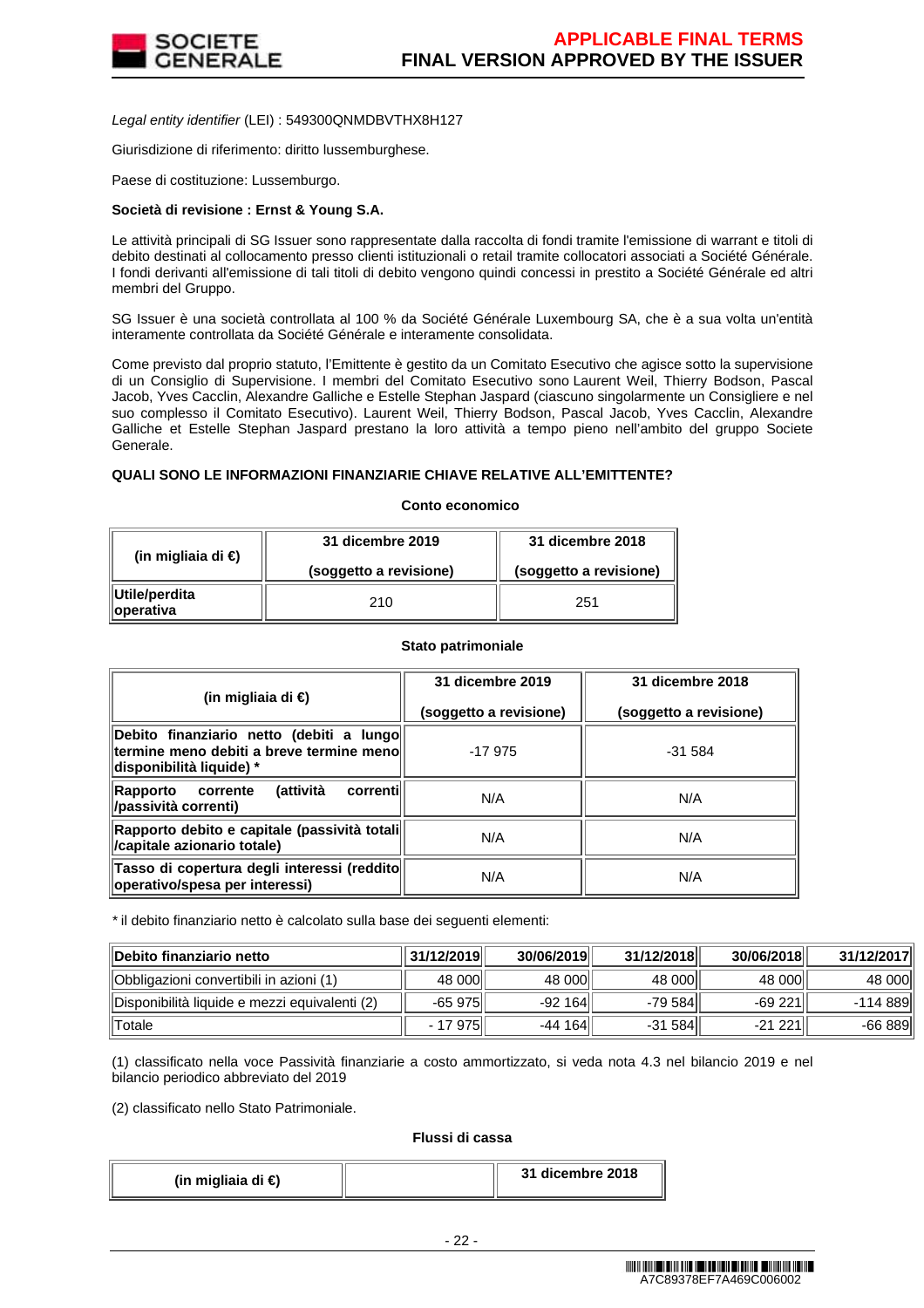

|                                                       | 31 dicembre 2019<br>(soggetto a revisione | (soggetto a revisione) |
|-------------------------------------------------------|-------------------------------------------|------------------------|
| Flussi di cassa netti da attività<br>operative        | 44 845                                    | 4 2 1 4                |
| Flussi di cassa netti da attività<br>finanziarie      | (58 454)                                  | (39519)                |
| Flussi di cassa netti da attività dil<br>investimento |                                           |                        |

# **QUALI SONO I RISCHI CHIAVE SPECIFICI DELL'EMITTENTE?**

In caso di inadempimento o fallimento dell'Emittente, l'investitore ha diritto di ricorso soltanto nei confronti di Société Générale e, in caso di bail-in applicato ai titoli dell'emittente o ai prodotti strutturati di Société Générale, è esposto al rischio di perdita totale o parziale dell'importo investito o di sua conversione in titoli (di capitale o di debito) o di spostamento della scadenza, senza alcuna garanzia o compensazione.

#### **SEZIONE C. INFORMAZIONI CHIAVE SUI TITOLI**

### **QUALI SONO LE CARATTERISTICHE PRINCIPALI DEI TITOLI?**

**Codice ISIN:** XS2278237040 **Numero di Certificati:** fino a 150000

| Valuta del Prodotto                              | <b>EUR</b>                                                                                                | di∥<br><b>Valuta</b><br><b>Regolamento</b>          | EUR                                                                      |
|--------------------------------------------------|-----------------------------------------------------------------------------------------------------------|-----------------------------------------------------|--------------------------------------------------------------------------|
| Sede di negoziazione                             | EuroTLX, un Sistema Multilaterale<br>di Negoziazione<br>organizzato e gestito da Borsa<br>Italiana S.p.A. | Valore Nominale                                     | 100 EUR per Certificato                                                  |
| <b>Investimento Minimo</b>                       | 100 EUR                                                                                                   | <b>Prezzo di Emissione</b>                          | 100% del Valore Nominale                                                 |
| Data di Scadenza                                 | 18/05/2026                                                                                                | Rimborso minimo                                     | No, è possibile subire una perdita<br>anche totale<br>dell'investimento. |
| <b>Barriera sul Capitale</b>                     | 70%                                                                                                       | Tipologia Barriera sul Rilevazione solo<br>Capitale | dil<br>alla<br>Data<br>Valutazione Finale                                |
| Barriera di<br>Liquidazione<br><b>Anticipata</b> | 100%                                                                                                      | Premio alla<br>Liquidazione<br>Anticipata           | 8%                                                                       |
| <b>Barriera Finale</b>                           | 100%                                                                                                      | <b>Premio Finale</b>                                | 40%                                                                      |

| <b>Sottostante</b>                    | <b>Ildentificatore</b> | <b>ISponsor dell'Indice</b> | ∣∣Valuta |
|---------------------------------------|------------------------|-----------------------------|----------|
| STOXX Europe 600 Automobiles & Parts® | IEU0009658681          | IISTOXX Limited             | ∥EUR     |

Questo prodotto è un certificato regolato dalla legge inglese.

Questo prodotto è concepito per generare un rendimento quando il prodotto è rimborsato (o a scadenza o nel caso di liquidazione anticipata). E' possibile che il prodotto sia automaticamente rimborsato anticipatamente in base a condizioni predefinite. Se il prodotto non è rimborsato anticipatamente, sia il rendimento che l' importo di liquidazione del capitale saranno legati alla performance del Sottostante di Riferimento. Il capitale investito sarà da considerarsi totalmente a rischio investendo in questo prodotto.

Liquidazione Anticipata Automatica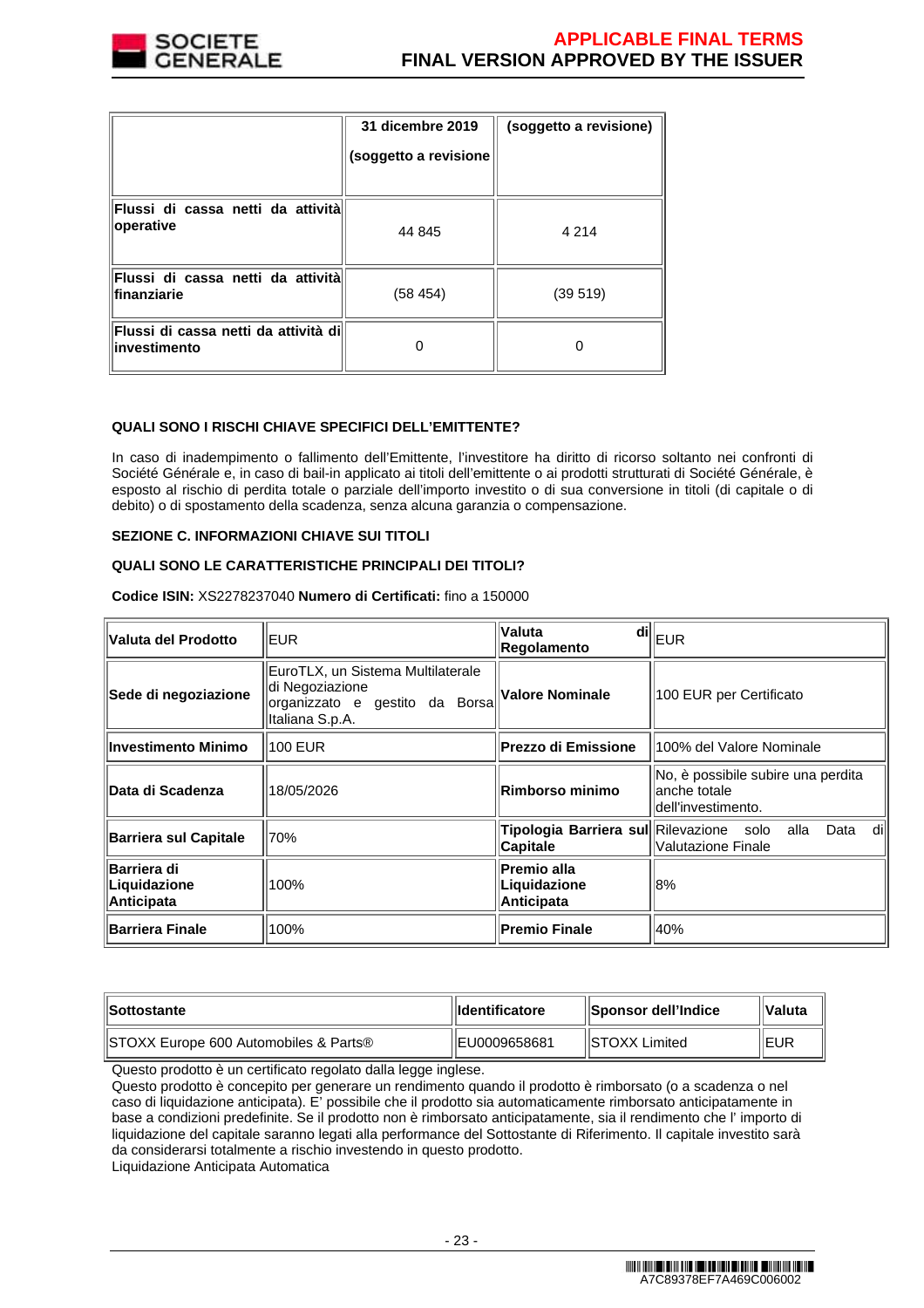

Ad una qualsiasi Data di Valutazione della Liquidazione Anticipata, se il livello del Sottostante di Riferimento è pari o superiore alla Barriera di Liquidazione Anticipata, il prodotto sarà rimborsato anticipatamente e si riceverà: 100% del Valore Nominale più il Premio di Liquidazione Anticipata moltiplicato per il numero dei periodi trascorsi dall' emissione del prodotto.

Un periodo corrisponde ad un anno.

Liquidazione Finale

Alla Data di Scadenza, a condizione che il prodotto non sia stato rimborsato anticipatamente, si riceverà un importo finale di liquidazione.

- Se il Livello Finale del Sottostante di Riferimento è pari o superiore alla Barriera Finale, si riceverà:

100% del Valore Nominale più il Premio Finale

- Se il Livello Finale del Sottostante di Riferimento è inferiore alla Barriera Finale ed è superiore alla Barriera sul Capitale, si riceverà:

100% del Valore Nominale.

- Altrimenti, si riceverà il Livello Finale del Sottostante di Riferimento moltiplicato per il Valore Nominale. In questo scenario, si andrà incontro ad una perdita parziale o totale del capitale investito. Ulteriori Informazioni

- Il livello del Sottostante di Riferimento corrisponde al suo valore espresso come percentuale del suo Valore Iniziale.

- Il Valore Iniziale del Sottostante di Riferimento è il suo valore registrato alla Data di Valutazione Iniziale.

- Il Livello Finale è il livello del Sottostante di Riferimento registrato alla Data di Valutazione Finale.

- I Premi sono espressi come percentuale del Valore Nominale.

- Il verificarsi di eventi straordinari potrebbe causare modifiche dei termini del prodotto o il suo rimborso anticipato. Ciò potrebbe comportare perdite sul capitale investito.

- Il prodotto è disponibile mediante un'offerta pubblica durante il periodo di offerta applicabile nelle seguenti giurisdizioni: Italia

| ∥Data di Emissione                                      | 19/05/2021                                                                 |
|---------------------------------------------------------|----------------------------------------------------------------------------|
| ∥Data<br>Valutazione 18/05/2021<br>di<br>$\ $ Iniziale  |                                                                            |
| ∥Data<br>Valutazione 11/05/2026<br>di<br><b>∣Finale</b> |                                                                            |
| ∥Data di Scadenza                                       | 18/05/2026                                                                 |
| Liquidazione<br>Anticipata                              | Date di Valutazione della   18/05/2022, 18/05/2023, 20/05/2024, 19/05/2025 |

#### **Rinuncia ai diritti di compensazione**

I Portatori dei Certificati rinunciano a qualsiasi diritto di compensazione e ritenzione con riferimento ai Certificati, nella misura consentita dalla legge.

### **Giurisdizione applicabile**

L'Emittente accetta la competenza dei tribunali inglesi in relazione a qualunque controversia nei confronti dell'Emittente, e che i Portatori dei Certificati possano promuovere un'azione legale innanzi a qualunque altro tribunale competente.

#### **Priorità:**

I Certificati sono obbligazioni dirette, incondizionate, non garantite e non subordinate dell'Emittente e saranno pari passu rispetto a tutte le altre obbligazioni dirette, incondizionate, non garantite e non subordinate dell'Emittente, presenti e future, in circolazione.

Il Portatore dell'obbligazione prende atto e accetta che in caso di risoluzione ai sensi della Direttiva 2014/59/UE che riguardi le passività dell'Emittente ovvero le passività di Societe Generale non subordinate, di tipo senior preferred, strutturate e rilevanti ai fini del rapporto LMEE, I Certificati possono essere oggetto di riduzione totale o parziale degli importi in relazione ad esse dovuti, su base permanente; di conversione in tutto o in parte degli import dovuti in azioni o altri titoli dell'Emittente o del Garante o di altro soggetto; di cancellazione; e/o di modifica della scadenza dei Certificati ovvero modifica del calendario o dell'importo degli interessi.

# **RESTRIZIONI ALLA LIBERA TRASFERIBILITÀ DEI CERTIFICATI**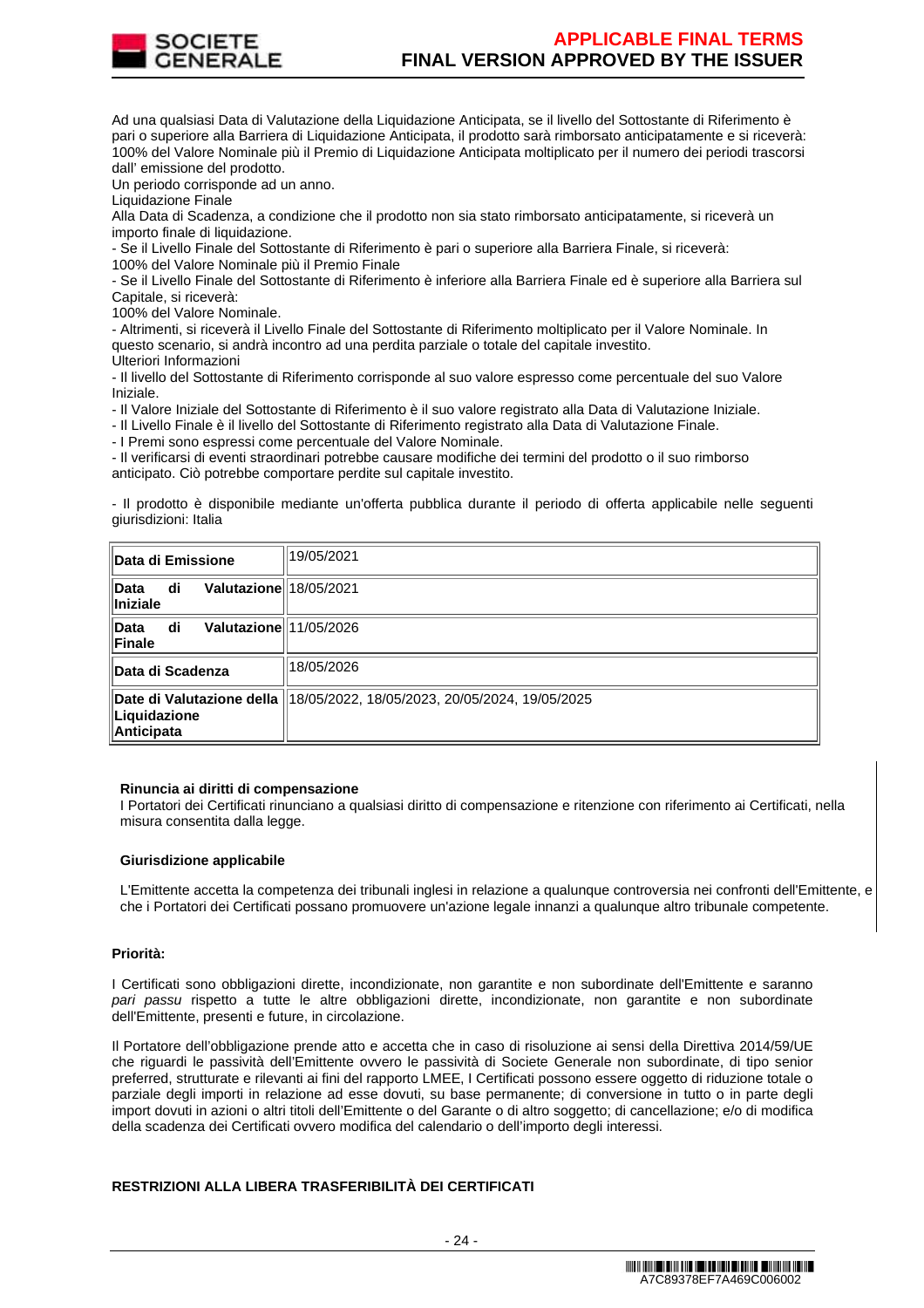

Non Applicabile. Non sussiste alcuna limitazione alla libera trasferibilità dei Certificati, ferme restando le restrizioni di vendita e trasferimento eventualmente in vigore in talune giurisdizioni, incluse le restrizioni applicabili all'offerta e alla vendita a, o per conto o a beneficio di, Cessionari Autorizzati

Un Cessionario Consentito indica qualsiasi soggetto che (i) non è una U.S. person secondo la definizione di cui al Regulation S; e (ii) non è un soggetto che rientra in una qualsiasi definizione di soggetto U.S. ai fini di qualsivoglia regola CEA o CFTC, o linee guida o ordinanze proposte o emesse da CEA (per fini di chiarezza, qualsiasi soggetto che non sia un "soggetto non statunitense" ai sensi della norma CFTC 4.7(a)(1)(iv), ma escludendo, ai fini della sottosezione (D), l'eccezione riferita a qualsiasi soggetto qualificato ed idoneo che non sia un "soggetto non statunitense", sarà considerato un soggetto U.S.); e (iii) non è "soggetto U.S." ai sensi delle norme definitive di attuazione dei requisiti di mantenimento del rischio di credito di cui alla Sezione 15G del U.S. Securities Exchange Act del 1934 e successive modifiche (le **Regole U.S. di Mantenimento del Rischio**) (un **Soggetto U.S. al Mantenimento del Rischio**).

### **DOVE SARANNO NEGOZIATI I TITOLI?**

#### **Ammissione alle negoziazioni:**

Sarà presentata domanda di ammissione alla negoziazione dei Certificati sul Sistema Multilaterale di Negoziazione denominato EuroTLX "MTF"), organizzato e gestito da Borsa Italiana S.p.A.

**Non vi è alcuna certezza che la negoziazione dei Certificati sia approvata a partire dalla Data di Emissione.**

### **I TITOLI SONO ASSISTITI DA UNA GARANZIA?**

### **Natura e scopo della garanzia**

I Certificati sono incondizionatamente e irrevocabilmente garantiti da Société Générale (il **Garante**) ai sensi della garanzia regolata dal diritto francese stipulata in data 05/06/2020 (la **Garanzia**).

La Garanzia costituisce un'obbligazione diretta, incondizionata, non garantita e non subordinata del Garante, con il rango di obbligazione senior preferred di cui all'articolo L. 613-30-3-I-3° del Codice e sarà almeno pari passu rispetto a tutte le altre obbligazioni, esistenti e future, dirette, incondizionate, non garantite e senior preferred del Garante, ivi comprese quelle relative ai depositi.

Qualsiasi riferimento a somme o importi pagabili dall'Emittente, garantiti dal Garante ai sensi della Garanzia, dovrà essere rivolto a somme e/o importi direttamente ridotti, e/o in caso di conversione in equity, ridotte dell'importo di tale conversione, e/o altrimenti modificati di volta in volta in seguito all'applicazione del potere di bail-in di qualsivoglia autorità pertinente ai sensi della direttiva 2014/59/UE del Parlamento Europeo e del Consiglio dell'Unione Europea.

#### **Descrizione del Garante**

Il Garante, Société Générale è la società controllante del Gruppo Société Générale.

Sede legale: 29, boulevard Haussmann, 75009 Parigi, Francia.

Forma giuridica: Società per azioni a responsabilità limitata pubblica (société anonyme).

Legislazione di riferimento dell'Emittente: diritto francese.

Paese di costituzione: Francia

Legal entity identifier (LEI) : O2RNE8IBXP4R0TD8PU41

Il Garante può intraprendere su base regolare, come ciò è definito nelle condizioni fissate dal French Banking and Financial Regulation Committee, tutte le operazioni salvo quelle sopra menzionate, ivi inclusa in particolare l'attività di brokeraggio assicurativo.

In generale, il Garante può svolgere, per conto proprio, per conto di terzi o congiuntamente, tutte le attività finanziarie, commerciali, industriali, relative all'agricoltura, alla proprietà personale o immobiliare, direttamente o indirettamente legate alle attività sopra menzionate o che possono facilitare lo svolgimento di tali attività.

#### **Informazioni finanziarie chiave del Garante:**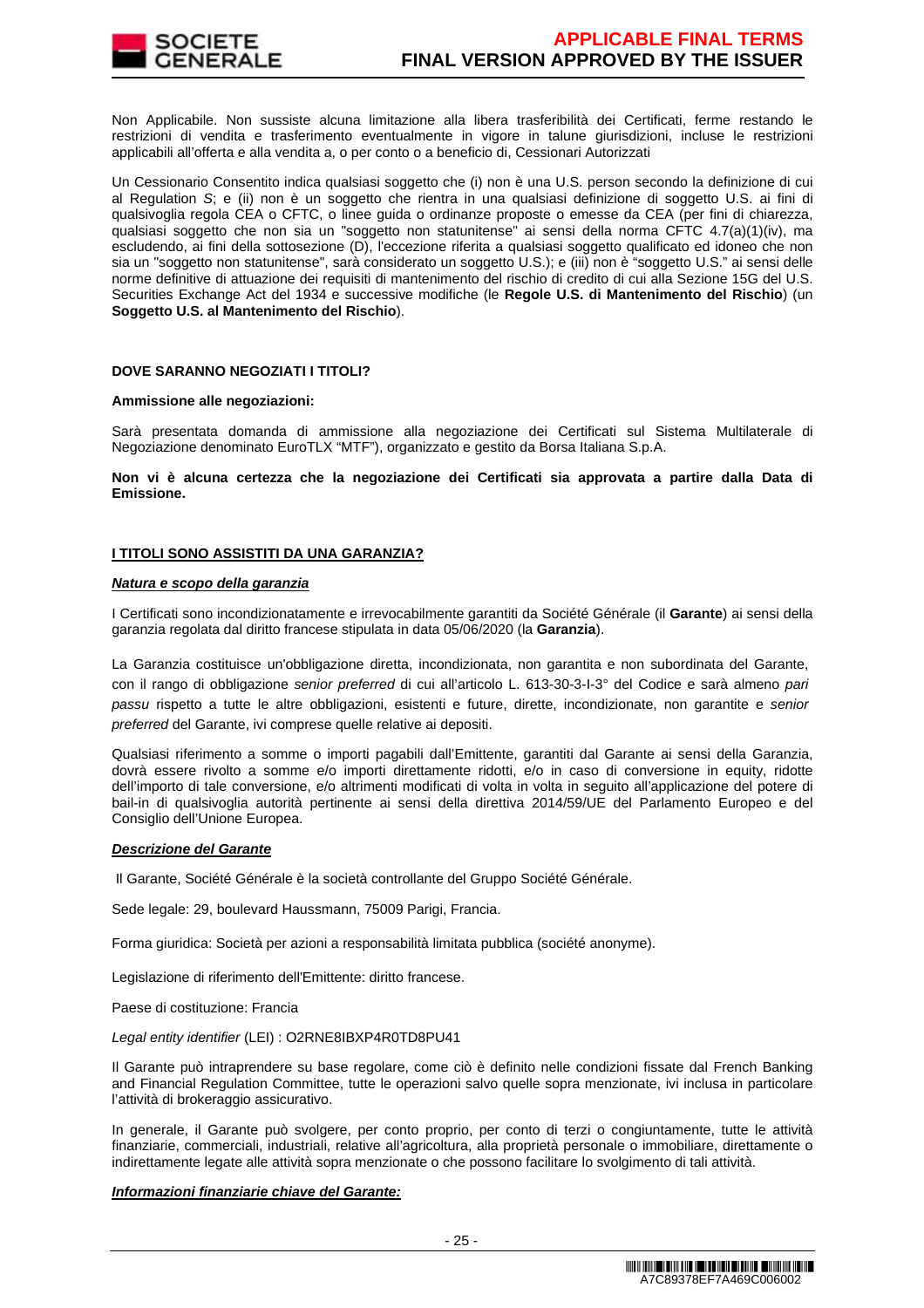

# **Conto economico**

|                                                                                                                                                                                               | 31.12.2020<br>(soggetto<br>revisione) | 31.12.2019<br>a  (soggetto<br>a<br>revisione) |
|-----------------------------------------------------------------------------------------------------------------------------------------------------------------------------------------------|---------------------------------------|-----------------------------------------------|
| Reddito netto da interessi (o<br>equivalente)<br>(Totale interessi attivi e passivi)***                                                                                                       | 10.473                                | 11.185                                        |
| Reddito netto da fee e commissioni<br>(Fee Totali e spese)                                                                                                                                    | 4.917                                 | 5.257                                         |
| Perdita netta da riduzione durevole di<br>valore delle attività finanziarie<br>(Costo del rischio)                                                                                            | (3.306)                               | (1.278)                                       |
| Reddito netto da trading<br>(Utili e perdite nette su transazioni<br>finanziarie)                                                                                                             | 2.851                                 | 4.460                                         |
| Misura della performance finanziaria<br>utilizzata dall'emittente nel bilancio<br>quale l'utile operativo<br>(Margine operativo lordo)                                                        | 5.399                                 | 6.944                                         |
| Utile o perdita netta (per il bilancio<br>consolidato utile o perdita netta<br>attribuibile ai possessori di<br>strumenti di capitale della<br>capogruppo)<br>(Utile netto, quota del gruppo) | (258)                                 | $3.248$ <sup>*</sup>                          |

### **Stato patrimoniale**

|                                                                                                          | 31.12.2020<br>(soggetto a  (soggetto<br>revisione) | 31.12.2020<br>a<br>revisione) | #Valore<br>risultante dal più<br>recente<br>dil<br>processo<br>revisione<br>e<br>valutazione<br>prudenziale<br>(SREP) |
|----------------------------------------------------------------------------------------------------------|----------------------------------------------------|-------------------------------|-----------------------------------------------------------------------------------------------------------------------|
| Totale attività<br>(Totale Attività)                                                                     | 1.462,0                                            | 1.356,3                       | N/A                                                                                                                   |
| Debiti senior<br>(Titoli di debito emissi)                                                               | 139,0                                              | 125,2                         | N/A                                                                                                                   |
| Debiti subordinati<br>(Debiti Subordinati)                                                               | 15,432                                             | 14,5                          | N/A                                                                                                                   |
| Prestiti e crediti dalla<br>clientela<br>(Prestiti ai clienti e costi<br>ammortizzati)                   | 448,8                                              | 450,2                         | N/A                                                                                                                   |
| Depositi dalla clientela<br>(Depositi dalla clientela)                                                   | 456,1                                              | 418,6                         | N/A                                                                                                                   |
| <b>Totale capitale</b><br>(Patrimoni netto,<br>subtotale equity, quota<br>del gruppo)                    | 61,7                                               | 63,5                          | N/A                                                                                                                   |
| Prestiti non performing<br>(sulla base di importo<br>netto iscritto in bilancio /<br>prestiti e crediti) | 17,0                                               | 16,2                          | N/A                                                                                                                   |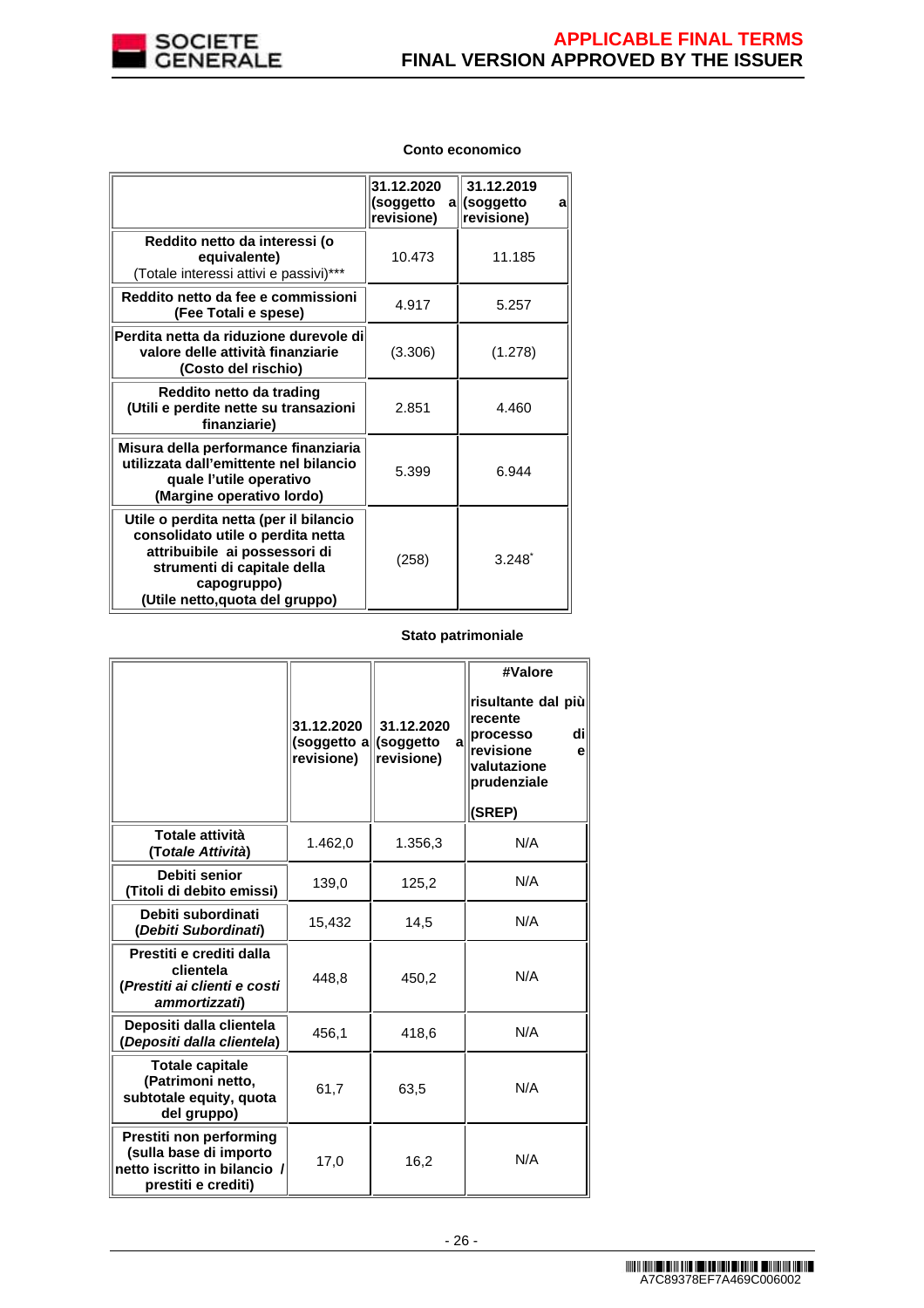

| (Prestiti dubbi)                                                                                                                                                                                            |            |       |             |
|-------------------------------------------------------------------------------------------------------------------------------------------------------------------------------------------------------------|------------|-------|-------------|
| Rapporto di Common<br><b>Equity Tier 1 capital</b><br>(CET1) (o altro rapporto<br>di capitale di<br>adequatezza prudenziale<br>a seconda<br>dell'emissione)<br>(Rapporto di Common<br><b>Equity Tier 1)</b> | 13,2% **** | 12,7% | $9.02\%$ ** |
| Rapporto di capitale<br>totale<br>(Rapporto di capitale<br>totale)                                                                                                                                          | 18,9%      | 18,3% | N/A         |
| Rapporto di leva<br>calcolato secondo il<br>quadro regolamentare<br>applicabile<br>(Rapporto di leva CRR a<br>pieno carico)                                                                                 | 4,7%       | 4,3%  | N/A         |

\* Dal 01 gennaio 2019, in linea con le modifiche allo IAS 12 "Imposte sul Reddito", il risparmio fiscale relativo al pagamento di cedole su subordinati senza date e note fortemente subordinate, in precedenza registrate nelle riserve consolidate, è ora riconosciuto come reddito nella linea "imposte sul reddito".

\*\*Considerando i buffers regolamentari combinati, il livello del rapporto CET1 che attiverebbe il meccanismo dell'Importo Massimo Distribuibile sarebbe pari a 9,02% al 31 dicembre 2020 (includendo 0,02% di buffers anticiclici).

\*\*\* I titoli in corsivo si riferiscono ai titoli utilizzati nel bilancio

\*\*\*\* Rapporto che esclude le fasi relative all'IFRS 9 (CET1 ratio a 13,4% che include +28punti base di fasi IFRS 9).

# **Rischi chiave specifici del garante**

Considerando che Société Générale è garante e controparte delle operazioni di copertura dell'Emittente, gli investitori sono essenzialmente esposti al rischio di credito di Société Générale e non hanno ricorso nei confronti dell'Emittente in caso di inadempimento dell'Emittente.

# **QUALI SONO I RISCHI CHIAVE SPECIFICI DEI TITOLI?**

La vendita dei Certificati prima della prevista data di scadenza determinerà la perdita della protezione totale dell'importo investito**.**

Benché sia oggetto di impegni di market making, la liquidità del prodotto può essere influenzata dal verificarsi di circostanze eccezionali che potrebbero rendere difficile vendere il prodotto o comunque ad un prezzo che produce la perdita totale o parziale dell'importo investito.

I Certificati possono essere rimborsati anticipatamente automaticamente quando il livello del(i) Sottostante(i) raggiungono un certo livello. Gli Investitori non beneficeranno della performance del(i) Sottostante(i) successivamente a tal evento.

Il valore di mercato dei Certificati dipende dall'evoluzione dei parametri di mercato al momento dell'uscita (livello dei prezzi dei Sottostanti, tassi di interesse, volatilità e credit spreads) e può pertanto comportare un rischio di perdita totale o parziale dell'importo inizialmente investito

Il verificarsi di eventi non legati al Sottostante (quali la modifica di previsioni di legge, inclusa la normativa fiscale, eventi di forza maggiore) possono determinare il rimborso anticipato dei Certificati e quindi la perdita totale o parziale dell'importo investito.

Il verificarsi di eventi relativi al Sottostante ovvero a operazioni di copertura può determinare la necessità di rettifiche, de-indicizzazioni, sostituzione del Sottostante, e di conseguenza a perdite del capitale investito, anche in caso di prodotti a capitale protetto.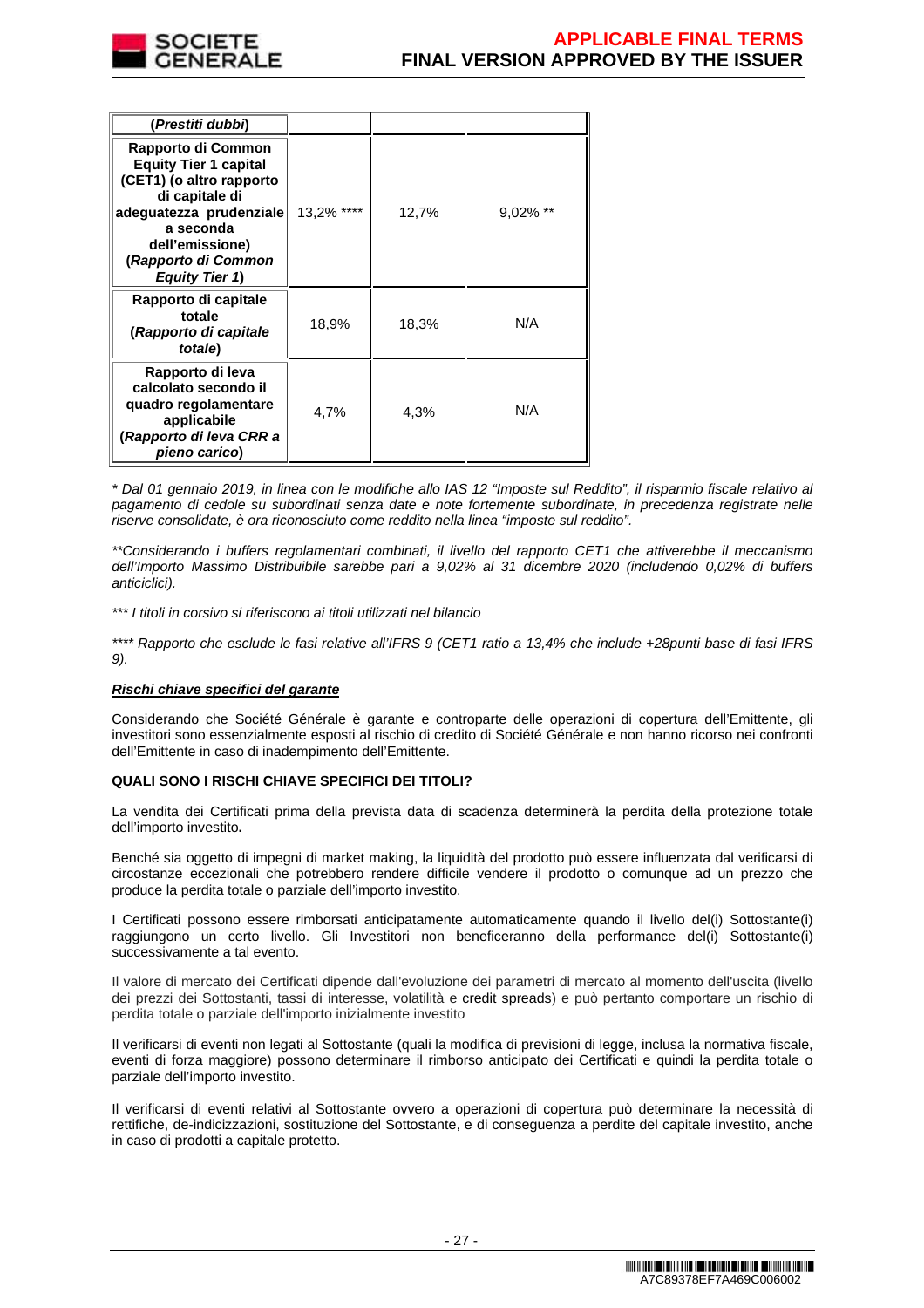

Se la valuta di riferimento delle attività principali dell'investitore è diversa da quella del prodotto, l'investitore è esposto al rischio di cambio, in particolare in caso di controlli sul cambio, che potrebbero ridurre l'importo investito.

Le modalità con cui lo sponsor dell'Indice applica le regole di calcolo dell'Indice relativamente al calcolo, la modifica della composizione dell'Indice e il recepimento degli eventi che impattano sui suoi componenti possono avere un impatto sul valore dell'indice e quindi sul valore dei Certificati.

Gli investitori sono esposti al rischio legato alla capacità operativa e alla esperienza dello Sponsor dell'Indice ad assicurare il calcolo e il mantenimento dell'indice sulla base della metodologia di calcolo in vigore durante la vita dei Certificati.

#### **SEZIONE D – INFORMAZIONI CHIAVE SULL'OFFERTA AL PUBBLICO DEI TITOLI E/O SULL'AMMISSIONE ALLE NEGOZIAZIONI SU DI UN MERCATO REGOLAMENTATO**

### **IN BASE A QUALI CONDIZIONI E ORIZZONTE TEMPORALE POSSO INVESTIRE IN QUESTI TITOLI?**

### **DESCRIZIONE DELLE MODALITÀ DELL'OFFERTA:**

### **Giurisdizione dell'offerta al pubblico non esente:** Italia

### **Periodo di Offerta:**

Dal 05 maggio 2021 (incluso) alle 09:00 CET (Central European Time) al 14 maggio 2021 (incluso), alle 16:00 CET, salvo chiusura anticipata del Periodo di Offerta, come descritto di seguito.

I Certificati verranno collocati:

(a) all'interno dei locali del Collocatore, presso le loro sedi e le filiali;

(b) mediante offerta fuori sede ai sensi dell'articolo 30 e dell'articolo 31 del d.lgs 24 febbraio 1998 n. 58 come successivamente modificato (il "Testo Unico della Finanza") dal 05 maggio 2021 alle 9.00 CET al 11 maggio 2021 (incluso), alle 16.00 CET; e

salvo chiusura anticipata del Periodo d'Offerta come descritto di seguito.

Il Collocatore che intendono collocare i Certificati attraverso l'offerta fuori sede ai sensi dell'articolo 30 del Testo Unico della Finanza raccoglieranno i Moduli di adesione - invece che direttamente presso le loro filiali e uffici attraverso consulenti finanziari abilitati all'offerta fuori sede ai sensi dell'articolo 31 del Testo Unico della Finanza.

Ai sensi dell'articolo 30, comma 6, del Testo Unico della Finanza, la validità e l'efficacia dei contratti sottoscritti tramite Offerta Fuori Sede è sospesa per un periodo di 7 (sette) giorni dalla data di sottoscrizione del Modulo di Adesione da parte del relativo investitore.

Entro tale periodo gli investitori possono comunicare al relativo Collocatore il loro recesso, senza dover pagare alcun costo o commissione.

**Prezzo di Offerta:** I Certificati saranno offerti al Prezzo di Emissione, una parte del quale, pari al massimo al 4,00%, è costituita dalla commissione di distribuzione dovuta in via anticipata dal Garante a Deutsche Bank SpA, Piazza del Calendario, 3, 20126 Milano (il **Collocatore**).

#### **Condizioni a cui è soggetta l'offerta:**

L'offerta dei Certificati è subordinata alla loro emissione e a qualunque condizione aggiuntiva contenuta nei termini generali di attività degli intermediari finanziari, dagli stessi notificate agli investitori.

L'Emittente si riserva il diritto di chiudere il Periodo di Offerta prima della scadenza inizialmente stabilita per qualunque motivo.

L'Emittente si riserva il diritto di ritirare l'offerta e annullare l'emissione dei Certificati per qualunque motivo e in un qualsiasi momento alla Data di Emissione o precedentemente alla stessa. Resta inteso che qualora un potenziale investitore abbia richiesto la sottoscrizione e l'Emittente eserciti tale diritto, tale potenziale investitore non avrà alcun diritto di sottoscrivere o acquistare altrimenti i Certificati.

In ogni caso, l'avviso agli investitori relativo alla chiusura anticipata o al ritiro, a seconda dei casi, sarà pubblicato sul sito web dell'Emittente (http://prospectus.socgen.com).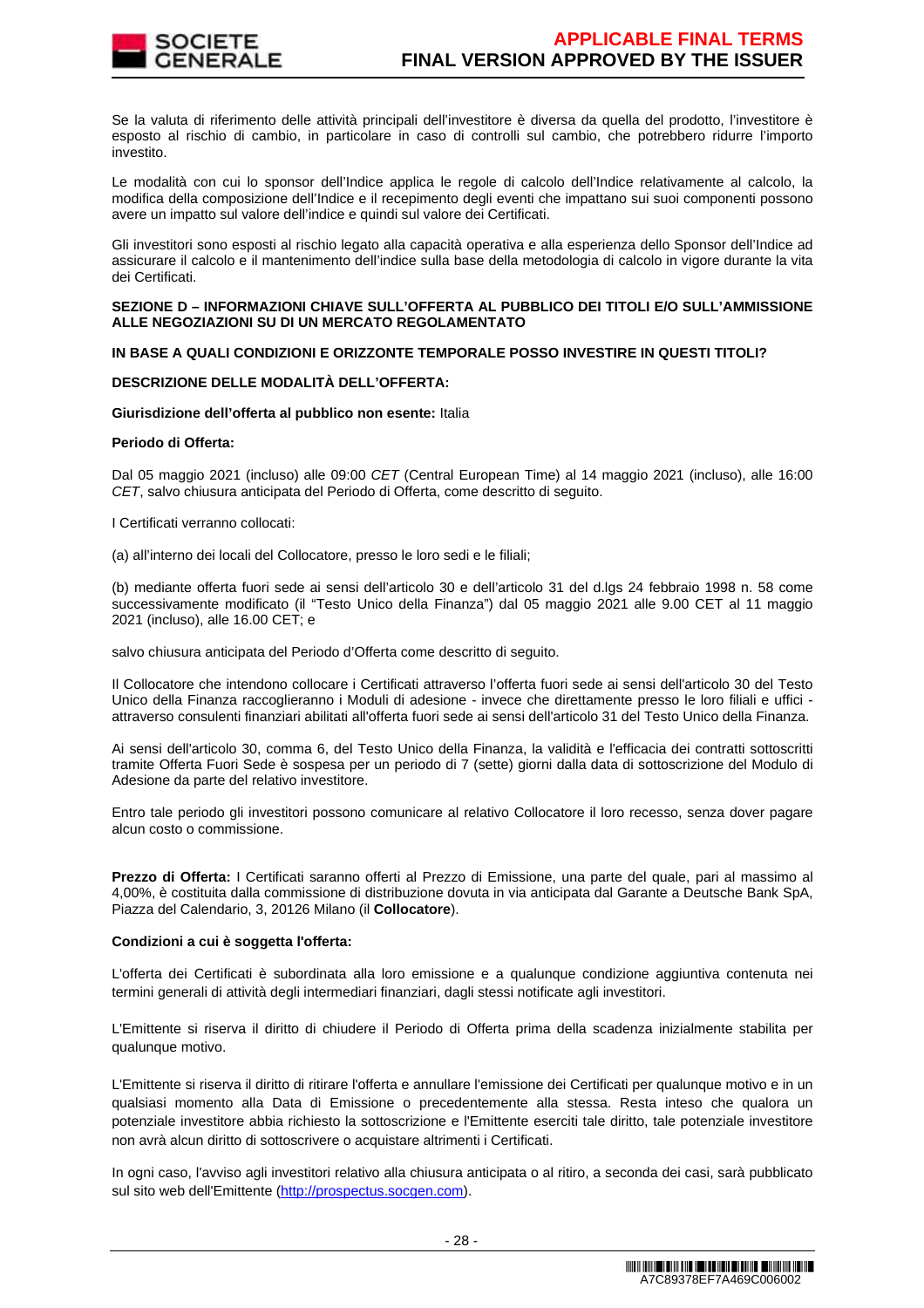

La validità dell'offerta è soggetta al rilascio dell'autorizzazione alla negoziazione sull'EuroTLX da parte di Borsa Italiana S.p.A. entro e non oltre il giorno immediatamente precedente alla Data di Emissione; diversamente, l'offerta deve considerarsi ritirata e l'emissione annullata. L'Emittente s'impegna a presentare per tempo la relativa domanda a Borsa Italiana S.p.A., al fine di consentire a Borsa Italiana S.p.A. di prendere una decisione, in base ai suoi regolamenti, entro il giorno immediatamente precedente alla Data di Emissione.

**Prezzo di Emissione:** EUR 100 per Certificato di Denominazione Specificata di EUR 100

### **Stima delle spese totali relative all'emissione o all'offerta, includendo la stima di eventuali spese applicate all'investitore dall'Emittente o dall'offerente:**

I costi di entrata, impliciti nel Prezzo di Emissione e calcolati al 29/04/2021 (la **data di lancio dell'emissione**), applicati all'investitore dall'Emittente o dall'Offerente sono pari al 4,0529% (5,00 % costi di collocamento, 0,0529% altri costi). I costi di entrata e i potenziali costi ricorrenti e le potenziali penali di uscita anticipata possono avere un impatto sul rendimento che l'investitore può ottenere dall'investimento. .

**Piano di distribuzione:** Il prodotto è destinato ad investitori al dettaglio e sarà offerto in Italia

# **CHI è L'OFFERENTE E/O IL SOGGETTO CHE CHIEDE L'AMMISSIONE ALLE NEGOZIAZIONI ?**

Societe Generale in quanto Dealer

Tour Société Générale - 17 Cours Valmy

92987 Paris La Défense Cedex, France

Sede legale : 29, boulevard Haussmann, 75009 Paris, France.

Forma giuridica: Società per azioni a responsabilità limitata pubblica (société anonyme).

Legislazione di riferimento: diritto francese.

Paese di costituzione: Francia

#### **PERCHÈ QUESTO PROSPETTO VIENE PRODOTTO?**

Questo prospetto è stato predisposto in relazione all'offerta al pubblico dei Certificati.

**Ragioni dell'offerta o dell'ammissione alle negoziazioni: i** proventi netti dell'emissione dei Certificati saranno utilizzati per le finalità generali di finanziamento del Gruppo Société Générale, che comprende il generare profitti.

**Uso dei proventi e importo stimato dei proventi: I proventi netti dell'emissione dei Certificati saranno utilizzati per le finalità generali di finanziamento del Gruppo Société Générale, che comprende il generare profitti.** 

**Impegno di sottoscrizione**: E' in essere un impegno di sottoscrizione a fermo con**:** Societe Generale.

#### **Interessi delle persone fisiche e giuridiche coinvolte nell'emissione/offerta :**

Ad eccezione delle eventuali commissioni dovute al Dealer,e per quanto l'Emittente ne sa, nessuna persona coinvolta nell'emissione dei Certificati ha un interesse rilevante nell'Offerta.

Il Dealer e le sue affiliate si sono impegnate, e potrebbero in futuro impegnarsi, in operazioni di investment banking e/o commercial banking transactions, e potrebbero nel corso ordinario del business eseguire altri servizi per l'Emittente e le sue affiliate.

Société Générale ricoprirà i ruoli di fornitore di strumenti di copertura a favore dell'Emittente e di Agente di Calcolo dei Certificati.

La possibilità di conflitti di interesse tra i vari ruoli di Société Générale, da un lato, e, d'altro lato, tra quelli di Société Générale nello svolgimento di questi ruoli e quelli dei Portatori dei Certificati, non può escludersi.

Inoltre, considerata l'attività bancaria di Société Générale, conflitti di interesse potrebbero sorgere tra gli interessi di Société Générale nello svolgimento di tali attività (inclusa la detenzione di informazioni non pubbliche in relazione ai sottostanti dei Certificati) e quelli dei Portatori dei Certificati. Infine, le attività di Société Générale sullo/sugli strumento/i finanziario/i sottostante/i, per conto della proprietà ovvero per conto dei propri clienti,